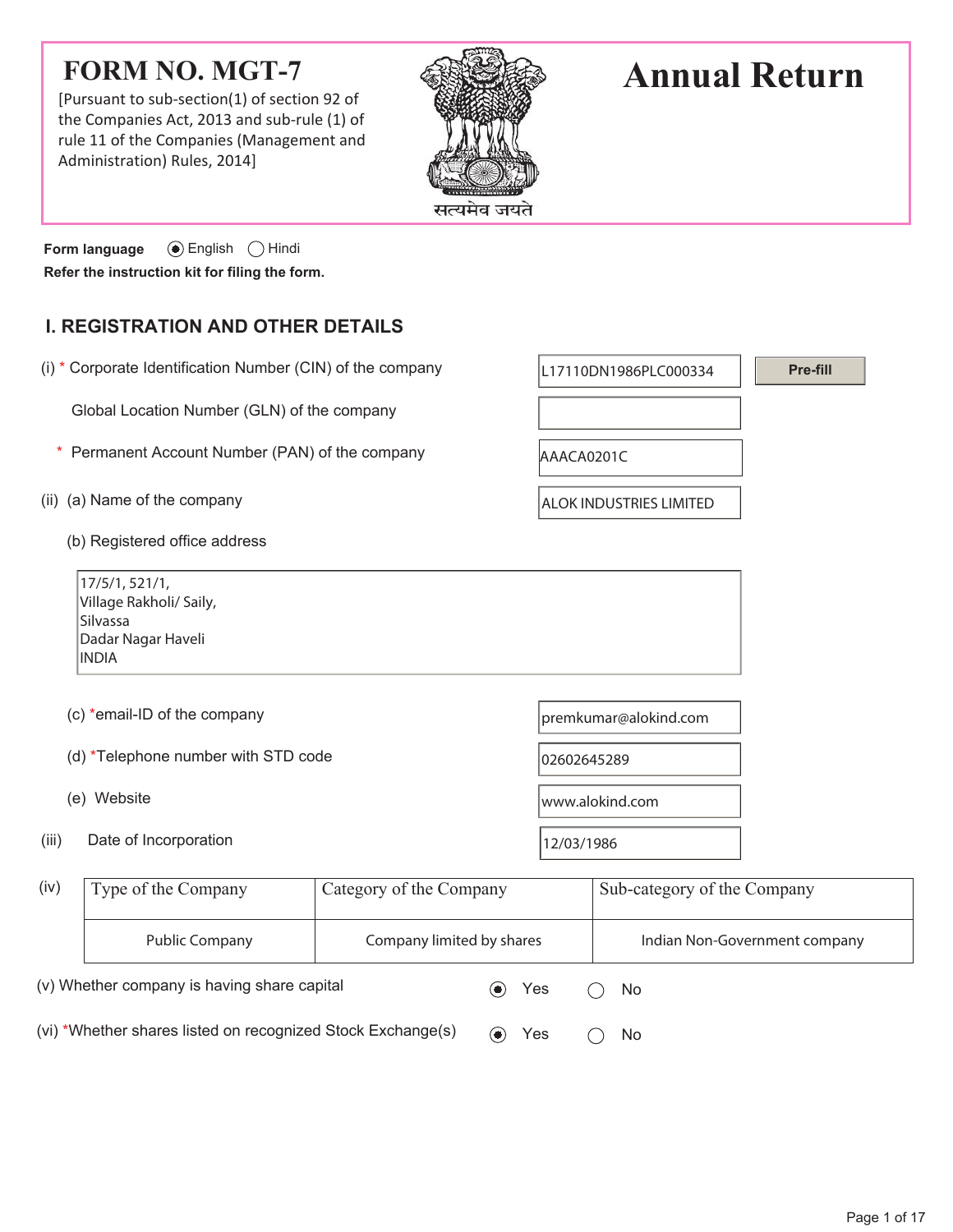#### (a) Details of stock exchanges where shares are listed

| S. No.                                                                                              | <b>Stock Exchange Name</b>        |                                                                |                          |     | Code                  |              |  |
|-----------------------------------------------------------------------------------------------------|-----------------------------------|----------------------------------------------------------------|--------------------------|-----|-----------------------|--------------|--|
|                                                                                                     |                                   | Bombay Stock Exchange                                          |                          | 1   |                       |              |  |
| 2                                                                                                   |                                   | National Stock Exchange of India Limited                       |                          |     | 1,024                 |              |  |
|                                                                                                     |                                   |                                                                |                          |     |                       |              |  |
|                                                                                                     |                                   | (b) CIN of the Registrar and Transfer Agent                    |                          |     | U67190MH1999PTC118368 | Pre-fill     |  |
|                                                                                                     |                                   | Name of the Registrar and Transfer Agent                       |                          |     |                       |              |  |
|                                                                                                     | Link Intime India Private Limited |                                                                |                          |     |                       |              |  |
|                                                                                                     |                                   | Registered office address of the Registrar and Transfer Agents |                          |     |                       |              |  |
| <b>BHANDUP (W)</b>                                                                                  |                                   | C 13 PANNALAL SILKMILLS COMPOUND L B S MARG]                   |                          |     |                       |              |  |
| (DD/MM/YYYY) To<br>(vii) *Financial year From<br>01/10/2013                                         |                                   |                                                                |                          |     | 31/03/2015            | (DD/MM/YYYY) |  |
|                                                                                                     |                                   | (viii) *Whether Annual General Meeting (AGM) held              | $\left( \bullet \right)$ | Yes | No                    |              |  |
|                                                                                                     | (a) If yes, date of AGM           | 26/06/2015                                                     |                          |     |                       |              |  |
| (b) Due date of AGM                                                                                 |                                   |                                                                |                          |     |                       |              |  |
| (c) Whether any extension for AGM granted<br>$\odot$<br>Yes<br>No                                   |                                   |                                                                |                          |     |                       |              |  |
| (d) If yes, provide the Service Request Number (SRN) of the application form filed for<br>extension |                                   |                                                                |                          |     |                       | C39657754    |  |
| (e) Extended due date of AGM after grant of extension<br>26/06/2015                                 |                                   |                                                                |                          |     |                       |              |  |
| <b>II. PRINCIPAL BUSINESS ACTIVITIES OF THE COMPANY</b>                                             |                                   |                                                                |                          |     |                       |              |  |

\*Number of business activities  $|_1$ 

| S.No | Main<br>Activity<br>  aroup code | Description of Main Activity group Business | <b>Activity</b><br>Code | Description of Business Activity            | $\%$ of turnover<br>of the<br>company |
|------|----------------------------------|---------------------------------------------|-------------------------|---------------------------------------------|---------------------------------------|
|      |                                  | Manufacturing                               | C2                      | Textile, leather and other apparel products | 100                                   |

## **III. PARTICULARS OF HOLDING, SUBSIDIARY AND ASSOCIATE COMPANIES (INCLUDING JOINT VENTURES)**

\*No. of Companies for which information is to be given  $\vert$  13 **Pre-fill All** 

| S.No<br>CIN / FCRN<br>% of shares held<br>Holding/ Subsidiary/ Associate/<br>Name of the company<br>Joint Venture |  |
|-------------------------------------------------------------------------------------------------------------------|--|
|-------------------------------------------------------------------------------------------------------------------|--|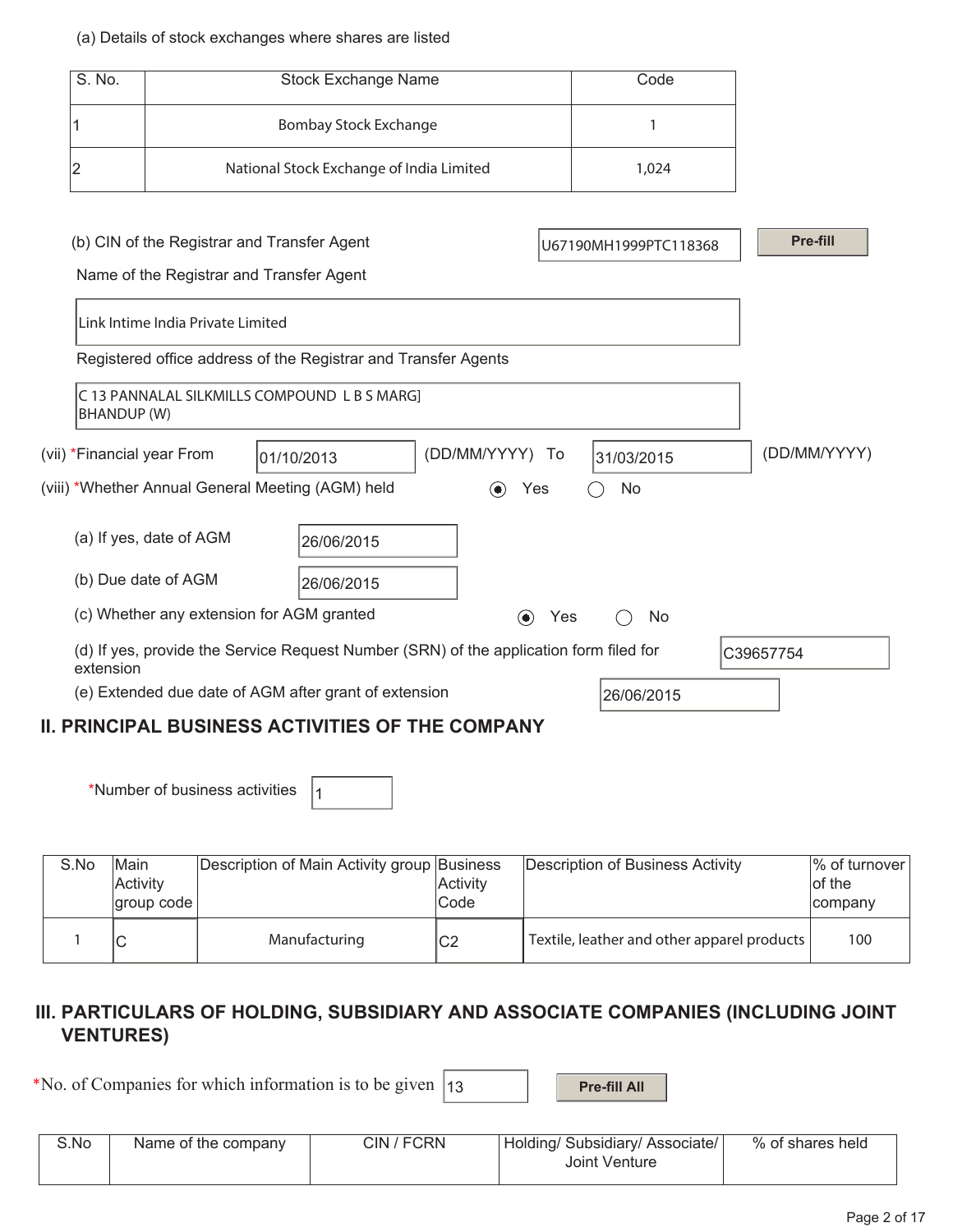| 1              | ALOK INFRASTRUCTURE LIMITI U45201MH2006PLC164267 |                       | Subsidiary    | 98.8  |
|----------------|--------------------------------------------------|-----------------------|---------------|-------|
| $\overline{2}$ | Alok Singapore Pte Ltd                           |                       | Subsidiary    | 100   |
| 3              | Alok International Inc.                          |                       | Subsidiary    | 100   |
| 4              | Alok Worldwide Limited                           |                       | Subsidiary    | 100   |
| 5              | Alok International (Middle East                  |                       | Subsidiary    | 100   |
| 6              | Alok Global Singapore Pte Ltd                    |                       | Subsidiary    | 100   |
| $\overline{7}$ | Alok Merchant Singapore Pte L                    |                       | Subsidiary    | 100   |
| 8              | Alok Trading Singapore Pte Ltd                   |                       | Subsidiary    | 100   |
| 9              | Alok Universal Singapore Pte L                   |                       | Subsidiary    | 100   |
| 10             | Alok Global Trading (Middle Ea                   |                       | Subsidiary    | 100   |
| 11             | Triumphant Victory Holdings L                    |                       | Associate     | 16.67 |
| 12             | NEW CITY OF BOMBAY MFG. N U17291MH2007GOI195493  |                       | Joint Venture | 49    |
| 13             | AURANGABAD TEXTILES AND                          | U17121MH2007GOI195403 | Joint Venture | 49    |

# **IV. SHARE CAPITAL, DEBENTURES AND OTHER SECURITIES OF THE COMPANY**

# **(i) \*SHARE CAPITAL**

## **(a) Equity share capital**

| <b>Particulars</b>                           | Authorised<br>Capital | <b>Issued</b><br>capital | Subscribed<br>capital | Paid Up capital |
|----------------------------------------------|-----------------------|--------------------------|-----------------------|-----------------|
| Total number of equity shares                | 1,500,000,000         | 1,377,331,816            | 1,377,331,816         | 1,377,317,895   |
| Total amount of equity shares (in<br>rupees) | 15,000,000,000        | 13,773,318,160           | 13,773,318,160        | 13,773,178,950  |
| Number of classes                            |                       |                          |                       |                 |

| Class of shares                           | Authorised<br>Capital | llssued<br>capital | Subscribed<br>Capital | <b>Paid</b><br>Up capital |
|-------------------------------------------|-----------------------|--------------------|-----------------------|---------------------------|
| Number of equity shares                   | 1,500,000,000         | 1,377,331,816      | 1,377,331,816         | 1,377,317,895             |
| Nominal value per share (in rupees)       | 10                    | 10                 | 10                    | 10                        |
| Total amount of equity shares (in rupees) | 15,000,000,000        | 13,773,318,160     | 13,773,318,160        | 13,773,178,950            |

### **(b) Preference share capital**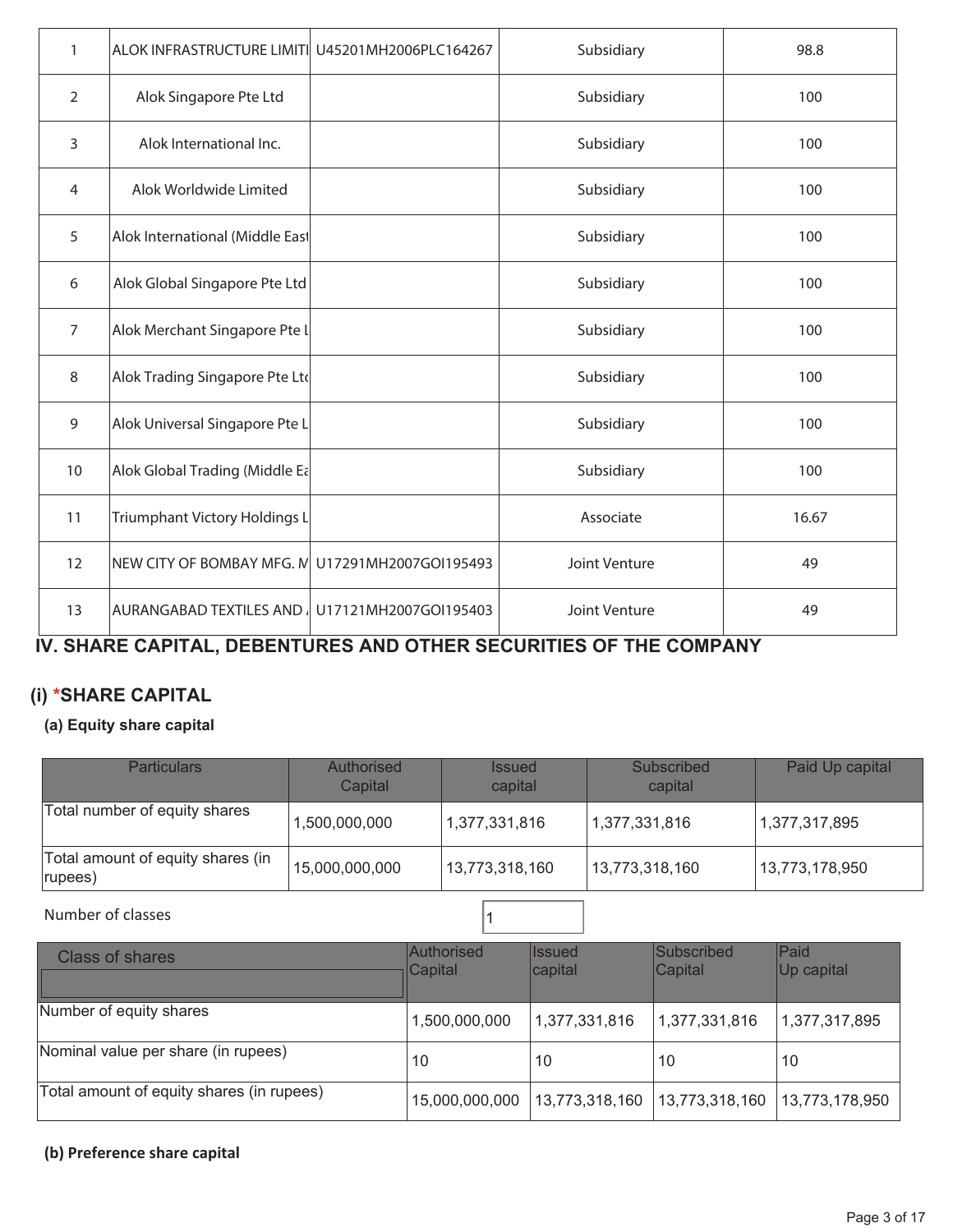| <b>Particulars</b>                                                | Authorised<br>Capital | <b>Issued</b><br>capital | Subscribed<br>capital | Paid Up capital |
|-------------------------------------------------------------------|-----------------------|--------------------------|-----------------------|-----------------|
| Total number of preference shares                                 |                       |                          |                       |                 |
| Total amount of preference shares $\vert_{\Omega}$<br>(in rupees) |                       |                          |                       |                 |

# Number of classes 0

| <b>Class of shares</b>                        | Authorised<br>$ $ Capital | <b>Issued</b><br>capital | Subscribed<br>Capital | Paid<br>Up capital |
|-----------------------------------------------|---------------------------|--------------------------|-----------------------|--------------------|
| Number of preference shares                   |                           |                          |                       |                    |
| Nominal value per share (in rupees)           |                           |                          |                       |                    |
| Total amount of preference shares (in rupees) |                           |                          |                       |                    |

# **(c) Unclassified share capital**

| <b>Particulars</b>                  | <b>Authorised Capital</b> |
|-------------------------------------|---------------------------|
| Total amount of unclassified shares |                           |

## **(d) Break-up of paid-up share capital**

| <b>Class of Shares</b>                        | <b>Number of</b><br>shares | <b>Total Nominal</b><br><b>Amount</b> | <b>Total Paid-up</b><br>amount | <b>Total premium</b> |
|-----------------------------------------------|----------------------------|---------------------------------------|--------------------------------|----------------------|
| <b>Equity shares</b>                          |                            |                                       |                                |                      |
| At the beginning of the year                  | 1,377,115,595              | 13,771,155,950                        | 13,771,155,950                 |                      |
| Increase during the year                      | 202,300                    | 2,023,000                             | 2,023,000                      | 10                   |
| i. Pubic Issues                               | $\mathbf 0$                | $\mathbf 0$                           | $\mathbf 0$                    |                      |
| ii. Rights issue                              | $\pmb{0}$                  | $\mathbf 0$                           | $\mathbf 0$                    |                      |
| iii. Bonus issue                              | $\pmb{0}$                  | $\mathbf 0$                           | $\mathbf 0$                    |                      |
| iv. Private Placement/ Preferential allotment | $\mathbf 0$                | $\mathbf 0$                           | $\mathbf 0$                    |                      |
| v. ESOPs                                      | 202,300                    | 2,023,000                             | 2,023,000                      | 10                   |
| vi. Sweat equity shares allotted              | $\mathbf 0$                | $\mathbf 0$                           | 0                              |                      |
| vii. Conversion of Preference share           | $\mathbf 0$                | $\mathbf 0$                           | $\mathbf 0$                    |                      |
| viii. Conversion of Debentures                | $\mathbf 0$                | $\overline{0}$                        | $\mathbf 0$                    |                      |
| ix. GDRs/ADRs                                 | $\mathbf 0$                | $\mathbf 0$                           | $\mathbf 0$                    |                      |
| x. Others, specify                            |                            |                                       |                                |                      |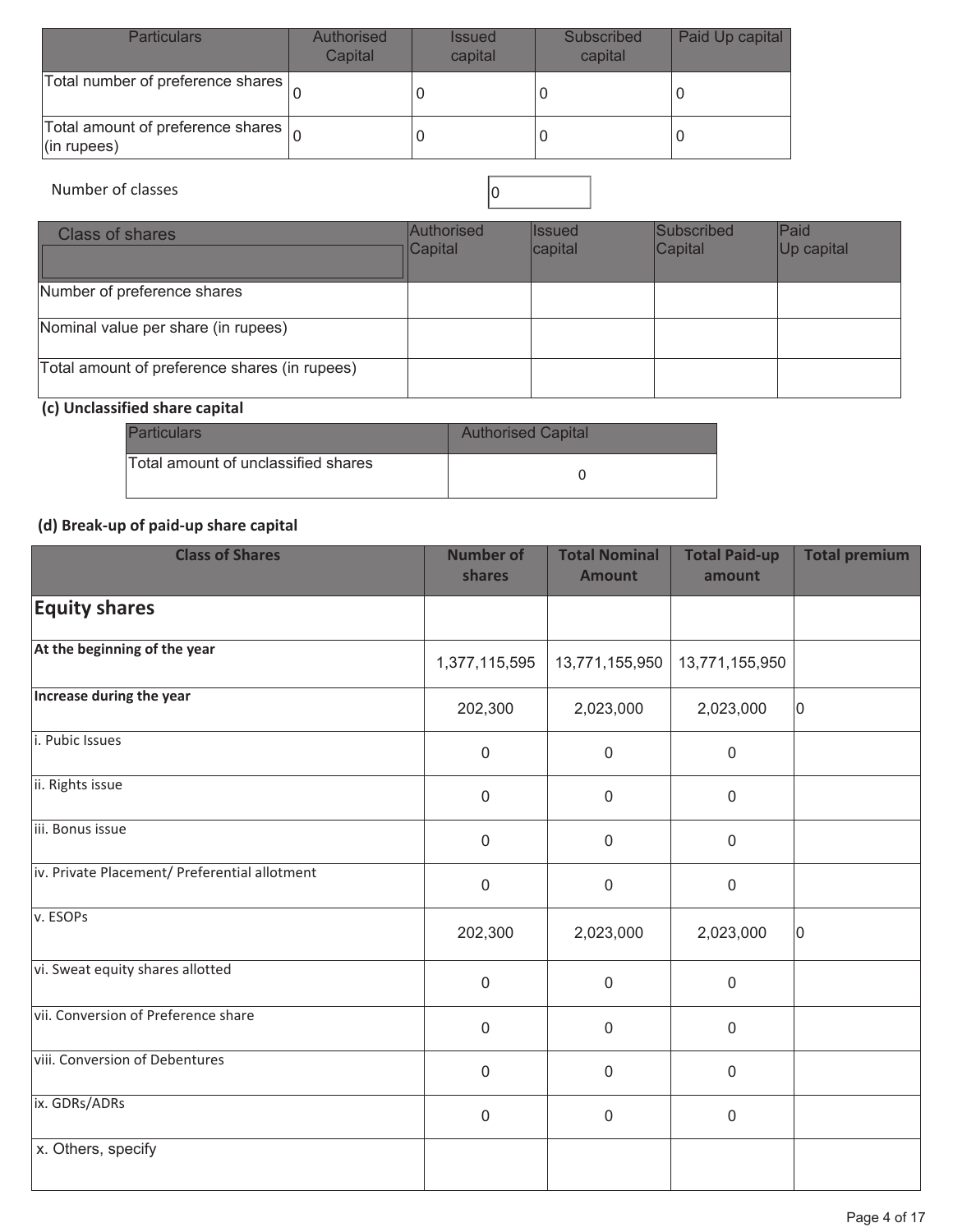| Decrease during the year                                                             |                      | $\mathsf{O}\xspace$ | $\boldsymbol{0}$ | $\mathbf 0$      | 10    |
|--------------------------------------------------------------------------------------|----------------------|---------------------|------------------|------------------|-------|
| i. Buy-back of shares                                                                |                      | $\mathsf{O}\xspace$ | $\pmb{0}$        | $\mathbf 0$      |       |
| ii. Shares forfeited                                                                 |                      | $\mathsf{O}\xspace$ | $\mathbf 0$      | $\mathbf 0$      |       |
| iii. Reduction of share capital                                                      |                      | $\mathsf{O}\xspace$ | $\pmb{0}$        | $\mathbf 0$      |       |
| iv. Others, specify                                                                  |                      |                     |                  |                  |       |
| At the end of the year                                                               |                      | 1,377,317,895       | 13,773,178,950   | 13,773,178,950   |       |
|                                                                                      |                      |                     |                  |                  |       |
| <b>Preference shares</b>                                                             |                      |                     |                  |                  |       |
| At the beginning of the year                                                         |                      | $\mathsf{O}\xspace$ | $\mathbf 0$      | $\mathbf 0$      |       |
| Increase during the year                                                             |                      | $\mathsf{O}\xspace$ | $\pmb{0}$        | $\boldsymbol{0}$ | 10    |
| i. Issues of shares                                                                  |                      | $\mathsf{O}\xspace$ | $\pmb{0}$        | $\mathbf 0$      |       |
| ii. Re-issue of forfeited shares                                                     |                      | $\mathsf{O}\xspace$ | $\mathbf 0$      | $\mathbf 0$      |       |
| iii. Others, specify                                                                 |                      |                     |                  |                  |       |
| Decrease during the year                                                             |                      | $\mathsf{O}\xspace$ | $\boldsymbol{0}$ | $\mathsf 0$      | 10    |
| i. Redemption of shares                                                              |                      | $\mathsf{O}\xspace$ | $\boldsymbol{0}$ | $\mathsf{0}$     |       |
| ii. Shares forfeited                                                                 |                      | $\pmb{0}$           | $\boldsymbol{0}$ | $\mathbf 0$      |       |
| iii. Reduction of share capital                                                      |                      | $\mathsf 0$         | $\boldsymbol{0}$ | $\boldsymbol{0}$ |       |
| iv. Others, specify                                                                  |                      |                     |                  |                  |       |
| At the end of the year                                                               |                      | $\mathbf 0$         | $\boldsymbol{0}$ | $\mathsf 0$      |       |
| (ii) Details of stock split/consolidation during the year (for each class of shares) |                      |                     |                  | 0                |       |
| Class of shares                                                                      |                      | (i)                 | (ii)             |                  | (iii) |
| Before split /                                                                       | Number of shares     |                     |                  |                  |       |
| Consolidation                                                                        | Face value per share |                     |                  |                  |       |
|                                                                                      |                      |                     |                  |                  |       |

After split / Number of shares

Face value per share

Consolidation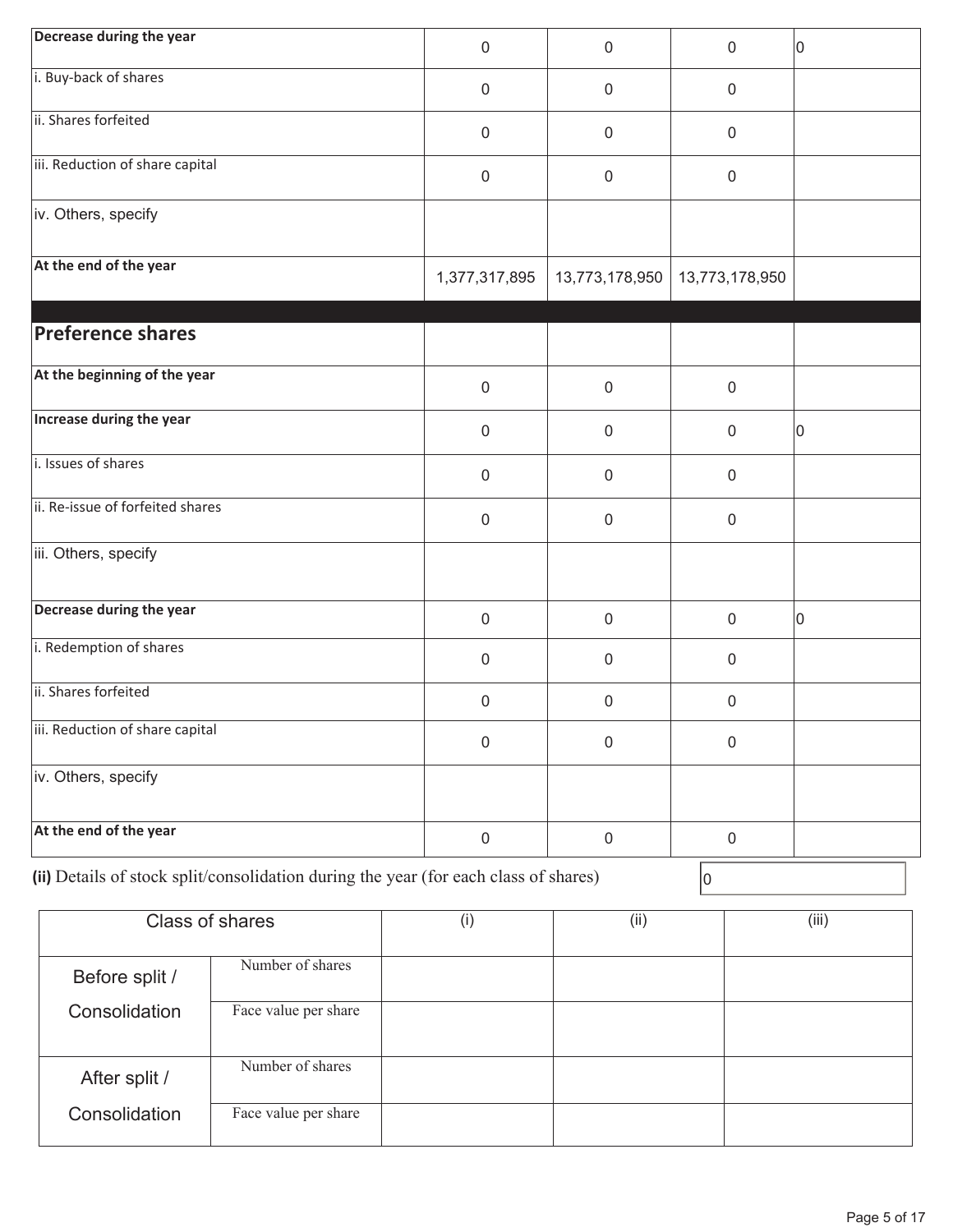**(iii) Details of shares/Debentures Transfers since closure date of last financial year (or in the case of the first return at any time since the incorporation of the company) \*** 

| Nil<br>[Details being provided in a CD/Digital Media] | $\left( \bullet \right)$ | Yes | $\bigcirc$ No | ( | Not Applicable |
|-------------------------------------------------------|--------------------------|-----|---------------|---|----------------|
| Separate sheet attached for details of transfers      | (                        | Yes | $\bigcap$ No  |   |                |

Note: In case list of transfer exceeds 10, option for submission as a separate sheet attachment or submission in a CD/Digital Media may be shown.

| Date of Previous AGM                                                            |         |  |  |                                               |                   |  |
|---------------------------------------------------------------------------------|---------|--|--|-----------------------------------------------|-------------------|--|
| Date of Registration of Transfer                                                |         |  |  |                                               |                   |  |
| Type of Transfer<br>1 - Equity, 2- Preference Shares, 3 - Debentures, 4 - Stock |         |  |  |                                               |                   |  |
| Number of Shares/ Debentures/<br><b>Units Transferred</b>                       |         |  |  | Amount per Share/<br>debenture/ unit (in Rs.) |                   |  |
| Ledger Folio of Transferor                                                      |         |  |  |                                               |                   |  |
| <b>Transferor's Name</b>                                                        |         |  |  |                                               |                   |  |
|                                                                                 | Surname |  |  | <b>Middle Name</b>                            | <b>First Name</b> |  |
| Ledger Folio of Transferee                                                      |         |  |  |                                               |                   |  |
| <b>Transferee's Name</b>                                                        |         |  |  |                                               |                   |  |
|                                                                                 | Surname |  |  | <b>Middle Name</b>                            | <b>First Name</b> |  |
| Date of Registration of Transfer                                                |         |  |  |                                               |                   |  |
| 1 - Equity, 2- Preference Shares, 3 - Debentures, 4 - Stock<br>Type of Transfer |         |  |  |                                               |                   |  |

| Number of Shares/ Debentures/<br>Units Transferred | Amount per Share/<br>debenture/ unit (in Rs.) |
|----------------------------------------------------|-----------------------------------------------|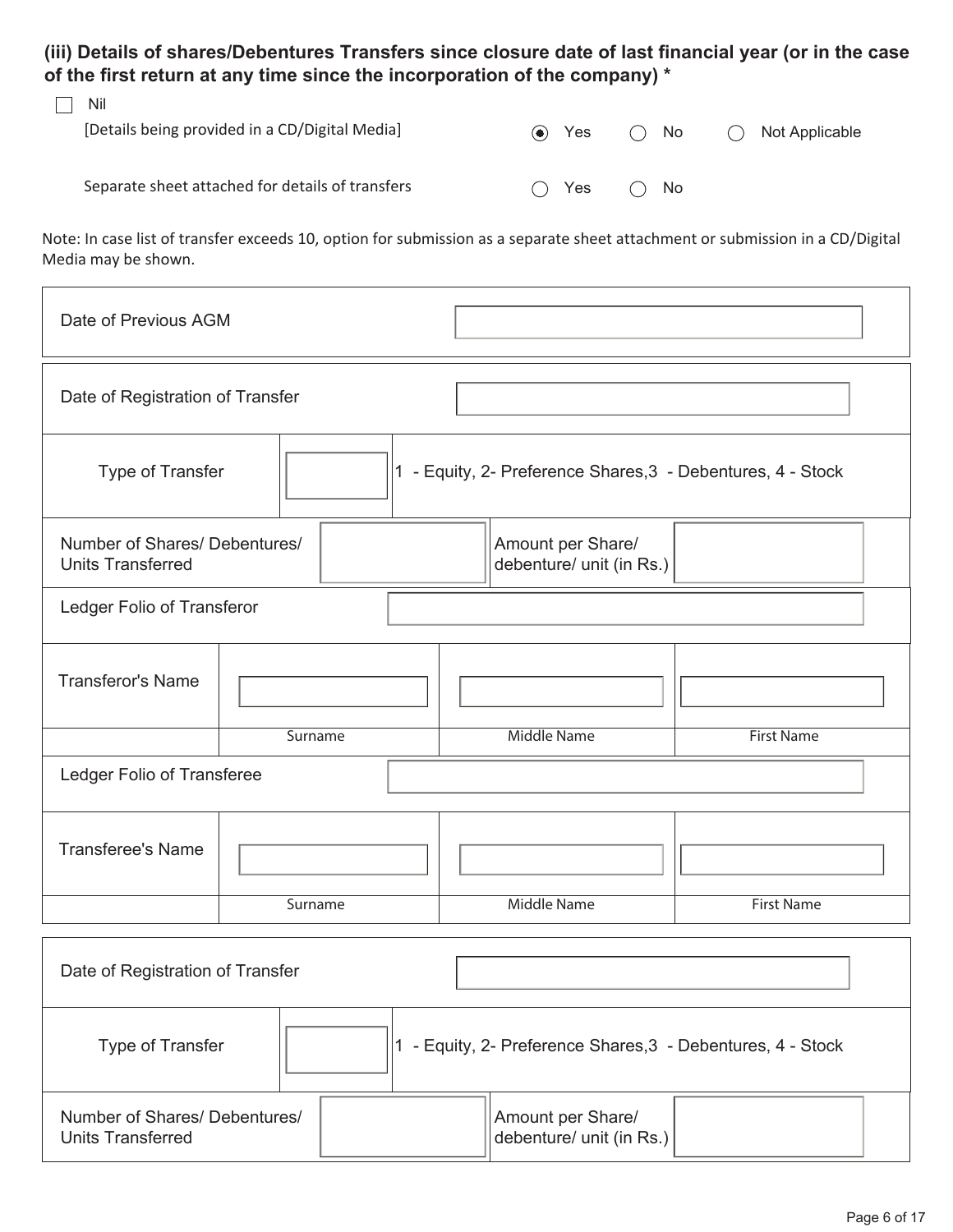| Ledger Folio of Transferor |         |             |                   |  |  |
|----------------------------|---------|-------------|-------------------|--|--|
| <b>Transferor's Name</b>   |         |             |                   |  |  |
|                            | Surname | Middle Name | <b>First Name</b> |  |  |
| Ledger Folio of Transferee |         |             |                   |  |  |
|                            |         |             |                   |  |  |
| <b>Transferee's Name</b>   |         |             |                   |  |  |

# **(iv)** \***Indebtedness including debentures (Outstanding as at the end of financial year)**

| <b>Particulars</b>                                                                                        | Number of units | Nominal value per<br>lunit | <b>Total value</b> |
|-----------------------------------------------------------------------------------------------------------|-----------------|----------------------------|--------------------|
| Non-convertible debentures                                                                                | 5,890           | 1000000                    | 5,890,000,000      |
| Partly convertible debentures                                                                             | 0               | $\mathbf{0}$               | 0                  |
| Fully convertible debentures                                                                              | 0               | $\mathbf{0}$               | 0                  |
| Secured Loans (including interest<br>outstanding/accrued but not due for<br>payment) excluding deposits   |                 |                            | 145,748,262,073    |
| Unsecured Loans (including interest<br>outstanding/accrued but not due for<br>payment) excluding deposits |                 |                            | 1,828,366,242      |
| Deposit                                                                                                   |                 |                            | 0                  |
| <b>Total</b>                                                                                              | 5,890           |                            | 153,466,628,315    |

### **Details of debentures**

| <b>Class of Debentures</b>           | Outstanding as at<br>the beginning of the year<br><b>vear</b> | Increase during the | Decrease during the Outstanding as at<br>lvear | the end of the year |
|--------------------------------------|---------------------------------------------------------------|---------------------|------------------------------------------------|---------------------|
| Non-convertible debentures           | 8,000,000,000                                                 | 0                   | 2,110,000,000                                  | 5,890,000,000       |
| <b>Partly convertible debentures</b> | 0                                                             | 0                   | 0                                              |                     |
| <b>Fully convertible debentures</b>  |                                                               | 0                   | 0                                              |                     |

**(v) Securities (other than shares and debentures)** 0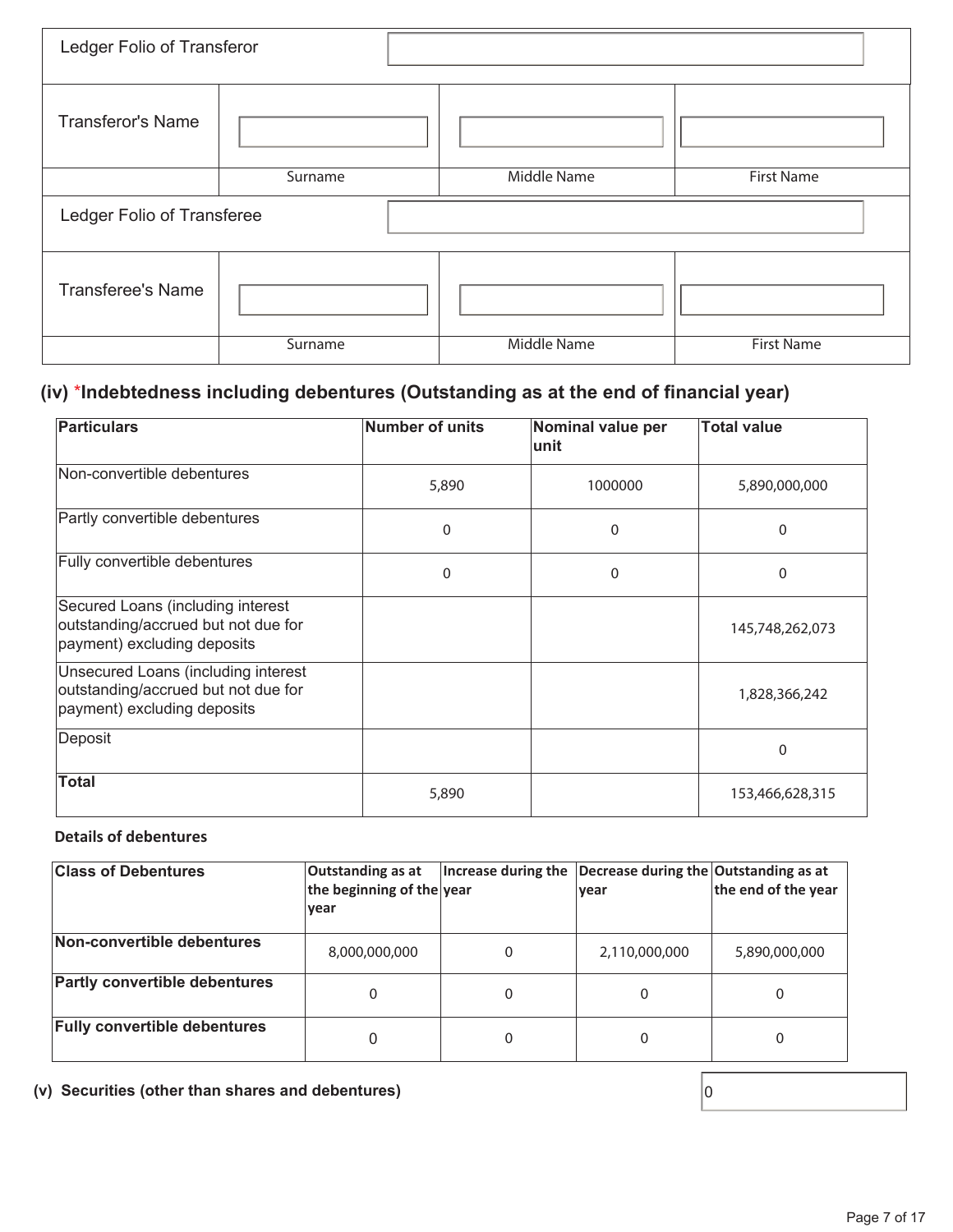| Type of    | Number of  | Nominal Value of | Total Nominal | Paid up Value of | Total Paid up Value |
|------------|------------|------------------|---------------|------------------|---------------------|
| Securities | Securities | each Unit        | Value         | each Unit        |                     |
|            |            |                  |               |                  |                     |
|            |            |                  |               |                  |                     |
|            |            |                  |               |                  |                     |
|            |            |                  |               |                  |                     |
|            |            |                  |               |                  |                     |
| Total      |            |                  |               |                  |                     |
|            |            |                  |               |                  |                     |

# **V. \*Turnover and net worth of the company (as defined in the Companies Act, 2013)**

**(i) Turnover** 221,307,167,307

**(ii) Net worth of the Company**  $\left| \frac{54,158,243,754}{54,158,243,754} \right|$ 

## **VI. (a) \*SHARE HOLDING PATTERN - Promoters**

| <b>S. No.</b>    | Category                                       | <b>Equity</b>           |                  | <b>Preference</b>       |            |
|------------------|------------------------------------------------|-------------------------|------------------|-------------------------|------------|
|                  |                                                | <b>Number of shares</b> | Percentage       | <b>Number of shares</b> | Percentage |
| $\overline{1}$ . | Individual/Hindu Undivided Family              |                         |                  |                         |            |
|                  | (i) Indian                                     | 110,048,897             | 7.99             | $\mathsf{O}\xspace$     |            |
|                  | (ii) Non-resident Indian (NRI)                 | $\mathbf 0$             | $\mathbf 0$      | $\mathbf 0$             |            |
|                  | (iii) Foreign national (other than NRI)        | $\mathbf 0$             | $\boldsymbol{0}$ | $\boldsymbol{0}$        |            |
| 2.               | Government                                     |                         |                  |                         |            |
|                  | (i) Central Government                         | $\mathbf 0$             | $\mathbf 0$      | $\boldsymbol{0}$        |            |
|                  | (ii) State Government                          | $\boldsymbol{0}$        | $\boldsymbol{0}$ | $\boldsymbol{0}$        |            |
|                  | (iii) Government companies                     | $\mathbf 0$             | $\mathbf 0$      | $\boldsymbol{0}$        |            |
| 3.               | Insurance companies                            | $\mathbf 0$             | $\mathbf 0$      | $\boldsymbol{0}$        |            |
| 4.               | Banks                                          | $\mathbf 0$             | $\mbox{O}$       | $\mathbf 0$             |            |
| 5.               | <b>Financial institutions</b>                  | $\mathsf{O}\xspace$     | $\mathbf 0$      | $\mathbf 0$             |            |
| 6.               | Foreign institutional investors                | $\mathsf 0$             | $\mathbf 0$      | $\boldsymbol{0}$        |            |
| 7.               | Mutual funds                                   | $\mathsf 0$             | $\boldsymbol{0}$ | $\mathsf{O}\xspace$     |            |
| 8.               | Venture capital                                | $\mathbf 0$             | $\mathbf 0$      | $\boldsymbol{0}$        |            |
| 9.               | <b>Body corporate</b><br>(not mentioned above) | 396,259,511             | 28.77            | $\boldsymbol{0}$        |            |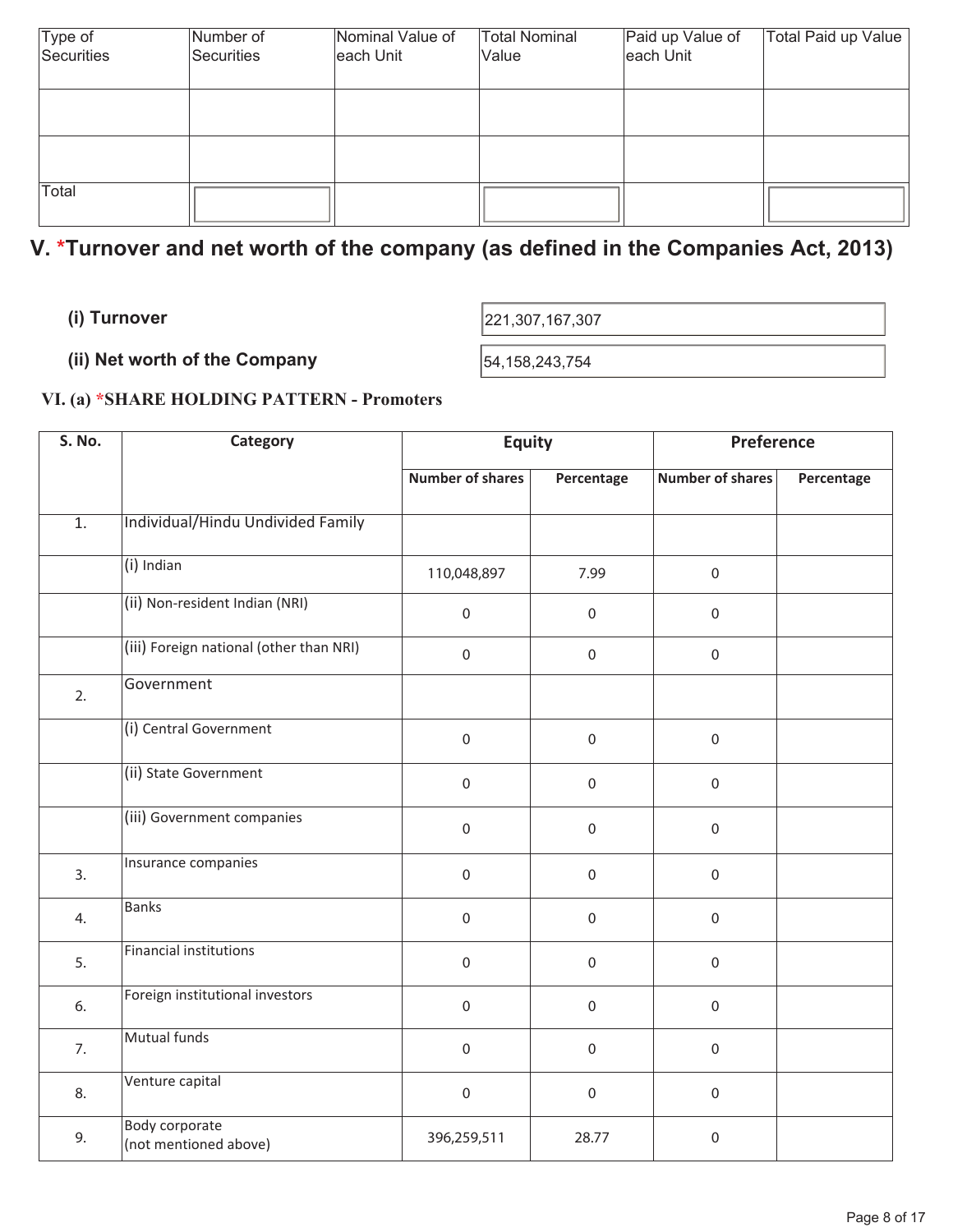| 10. | Trust<br>Others | 19,459,382  | 1.41  |  |  |  |  |
|-----|-----------------|-------------|-------|--|--|--|--|
|     | <b>Total</b>    | 525,767,790 | 38.17 |  |  |  |  |
|     |                 |             |       |  |  |  |  |

Total number of shareholders (promoters)  $\begin{bmatrix} 12 \end{bmatrix}$ 

## **(b) \*SHARE HOLDING PATTERN - Public**/**Other than promoters**

| <b>S. No.</b> | Category                                       | <b>Equity</b>           |                     | Preference              |             |  |
|---------------|------------------------------------------------|-------------------------|---------------------|-------------------------|-------------|--|
|               |                                                | <b>Number of shares</b> | Percentage          | <b>Number of shares</b> | Percentage  |  |
| $1.$          | Individual/Hindu Undivided Family              |                         |                     |                         |             |  |
|               | $(i)$ Indian                                   | 431,600,208             | 31.34               | $\boldsymbol{0}$        |             |  |
|               | (ii) Non-resident Indian (NRI)                 | 25,354,421              | 1.84                | $\boldsymbol{0}$        |             |  |
|               | (iii) Foreign national (other than NRI)        | 916,869                 | 0.07                | $\mathbf 0$             |             |  |
| 2.            | Government                                     |                         |                     |                         |             |  |
|               | (i) Central Government                         | $\mathsf{O}\xspace$     | $\boldsymbol{0}$    | $\mathbf 0$             |             |  |
|               | (ii) State Government                          | $\mathbf 0$             | $\boldsymbol{0}$    | $\boldsymbol{0}$        |             |  |
|               | (iii) Government companies                     | $\mathsf{O}\xspace$     | $\mathsf{O}\xspace$ | $\mathbf 0$             |             |  |
| 3.            | Insurance companies                            | $\mathsf{O}\xspace$     | $\mathsf{O}\xspace$ | $\mathbf 0$             |             |  |
| 4.            | Banks                                          | 33,905,161              | 2.46                | $\mathbf 0$             |             |  |
| 5.            | Financial institutions                         | 79,613,753              | 5.78                | $\boldsymbol{0}$        |             |  |
| 6.            | Foreign institutional investors                | 84,825,563              | 6.16                | $\mathbf 0$             |             |  |
| 7.            | Mutual funds                                   | 12,832                  | $\,0\,$             | $\mathbf 0$             |             |  |
| 8.            | Venture capital                                | 0                       | $\,0\,$             | $\,0\,$                 |             |  |
| 9.            | <b>Body corporate</b><br>(not mentioned above) | 176,042,171             | 12.78               | $\boldsymbol{0}$        |             |  |
| 10.           | Claering Members/ Market<br>Others             | 19,279,127              | $1.4$               | $\mathbf 0$             |             |  |
|               | <b>Total</b>                                   | 851,550,105             | 61.83               | $\mathbf 0$             | $\mathbf 0$ |  |

Total number of shareholders (other than promoters) 222,387

Total number of shareholders (Promoters+Public/Other than promoters)  $\Big|_{222,399}$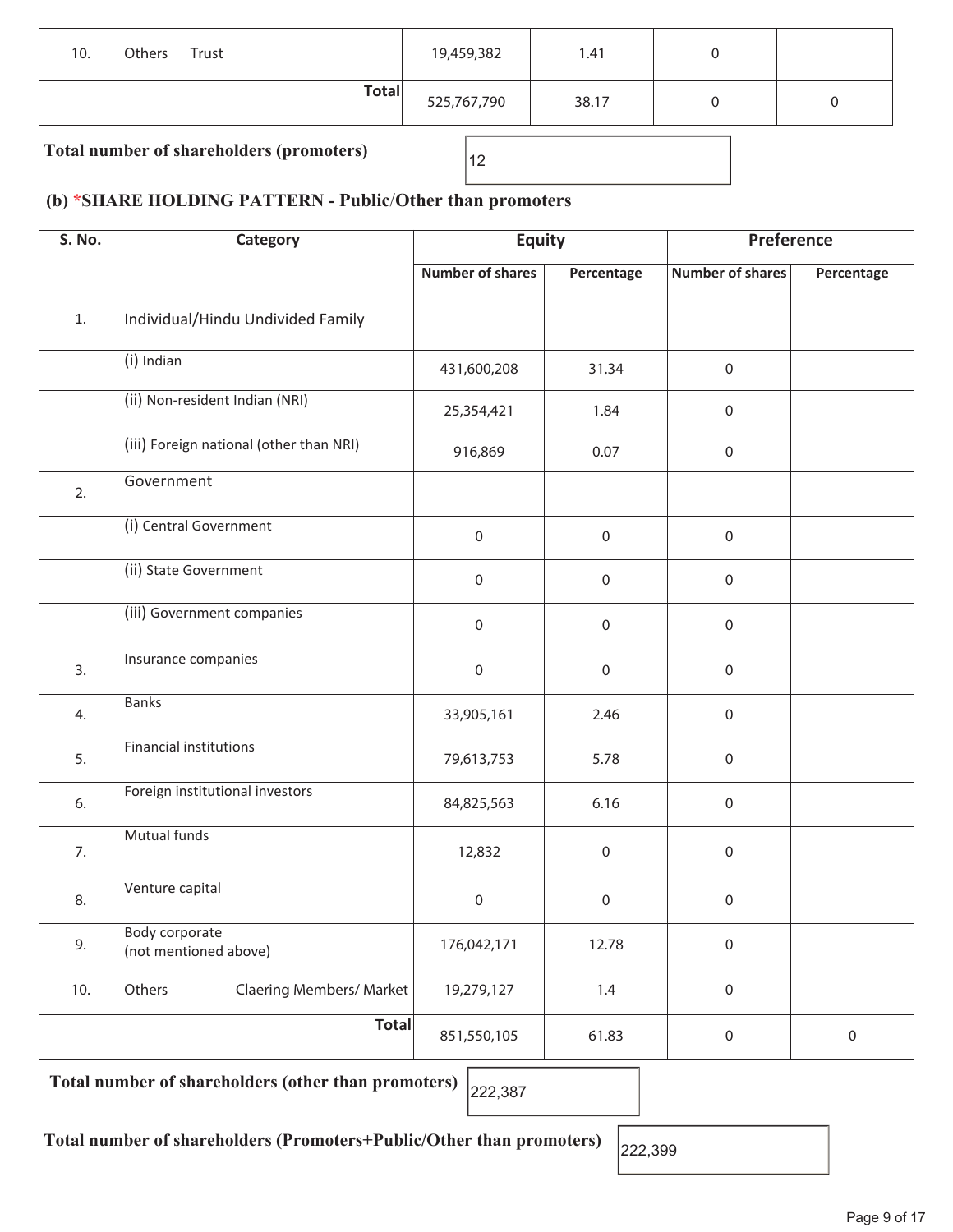# **(c) \*Details of Foreign institutional investors' (FIIs) holding shares of the company** 37

| Name of the FII | <b>Address</b>                                             | Date of<br>Incorporation | <b>Country of</b><br>Incorporation | Number of shares % of shares held<br>held |      |
|-----------------|------------------------------------------------------------|--------------------------|------------------------------------|-------------------------------------------|------|
|                 | <b>BNP PARIBAS ARBITRA CITIBANK N.A. CUSTODY SERVICES</b>  |                          |                                    | 18,650                                    | 0.01 |
|                 | BRUNEI INVESTMENT / DEUTSCHE BANK AG, DB HOUSE H           |                          |                                    | 188,563                                   | 0.01 |
|                 | CITY OF NEW YORK GF DEUTSCHE BANK AG DB HOUSE, H           |                          |                                    | 1,219,130                                 | 0.09 |
|                 | DB INTERNATIONAL (ADEUTSCHE BANK AG DB HOUSE, H            |                          |                                    | 71                                        | 0.01 |
|                 | DFA AUSTRALIA LIMIT CITIBANK N.A. CUSTODY SERVICES         |                          |                                    | 251,581                                   | 0.02 |
|                 | DIMENSIONAL EMERGCITIBANK N.A. CUSTODY SERVICES            |                          |                                    | 12,334,560                                | 0.9  |
|                 | DIMENSIONAL FUND / DEUTSCHE BANK AG DB HOUSE, H            |                          |                                    | 771,277                                   | 0.06 |
|                 | DIMENSIONAL FUND / HSBC SECURITIES SERVICES 11TH F         |                          |                                    | 154,620                                   | 0.01 |
|                 | DIMENSIONAL FUND / HSBC SECURITIES SERVICES 11TH F         |                          |                                    | 123,463                                   | 0.01 |
|                 | EG SHARES INDIA SM/DEUTSCHE BANK AG, DB HOUSE H            |                          |                                    | 1,005,000                                 | 0.07 |
|                 | ELARA INDIA OPPORT C/O. ICICI BANK LTD., SMS 1ST FLC       |                          |                                    | 923,621                                   | 0.07 |
|                 | ELM PARK FUND LIMITICICI BANK LIMITED SMS DEPT., 1 S       |                          |                                    | 1,200,782                                 | 0.09 |
|                 | <b>EMERGING INDIA FOC Standard Chartered Bank, CRESCEI</b> |                          |                                    | 3,393,000                                 | 0.25 |
|                 | <b>EMERGING MARKETS (CITIBANK N.A. CUSTODY SERVICES</b>    |                          |                                    | 5,583,532                                 | 0.41 |
|                 | EMERGING MARKETS (CITIBANK N.A. CUSTODY SERVICES           |                          |                                    | 324,602                                   | 0.02 |
|                 | EMERGING MARKETS   DEUTSCHE BANK AG, DB HOUSE H            |                          |                                    | 215,764                                   | 0.02 |
|                 | EMERGING MARKETS \DEUTSCHE BANK AG, DB HOUSE H             |                          |                                    | 1,252,542                                 | 0.09 |
|                 | FLORIDA RETIREMENT DEUTSCHE BANK AG, DB HOUSE H            |                          |                                    | 246,625                                   | 0.02 |
|                 | GOLDMAN SACHS (SII Standard Chartered Bank, CRESCEI        |                          |                                    | 3,538,975                                 | 0.26 |
|                 | IBM DIVERSIFIED GLOICITIBANK N.A. CUSTODY SERVICES         |                          |                                    | 50,205                                    | 0.01 |
|                 | INDIA MAX INVESTME DEUTSCHE BANK AG DB HOUSE, H            |                          |                                    | 3,638,000                                 | 0.26 |
|                 | INDIA OPPORTUNITIES Standard Chartered Bank, CRESCEI       |                          |                                    | 28,491,426                                | 2.07 |
|                 | JOHN HANCOCK FUNIHSBC SECURITIES SERVICES 11TH F           |                          |                                    | 487,315                                   | 0.04 |
|                 | LEMAN DIVERSIFIED F DEUTSCHE BANK AG, DB HOUSE H           |                          |                                    | 500,045                                   | 0.04 |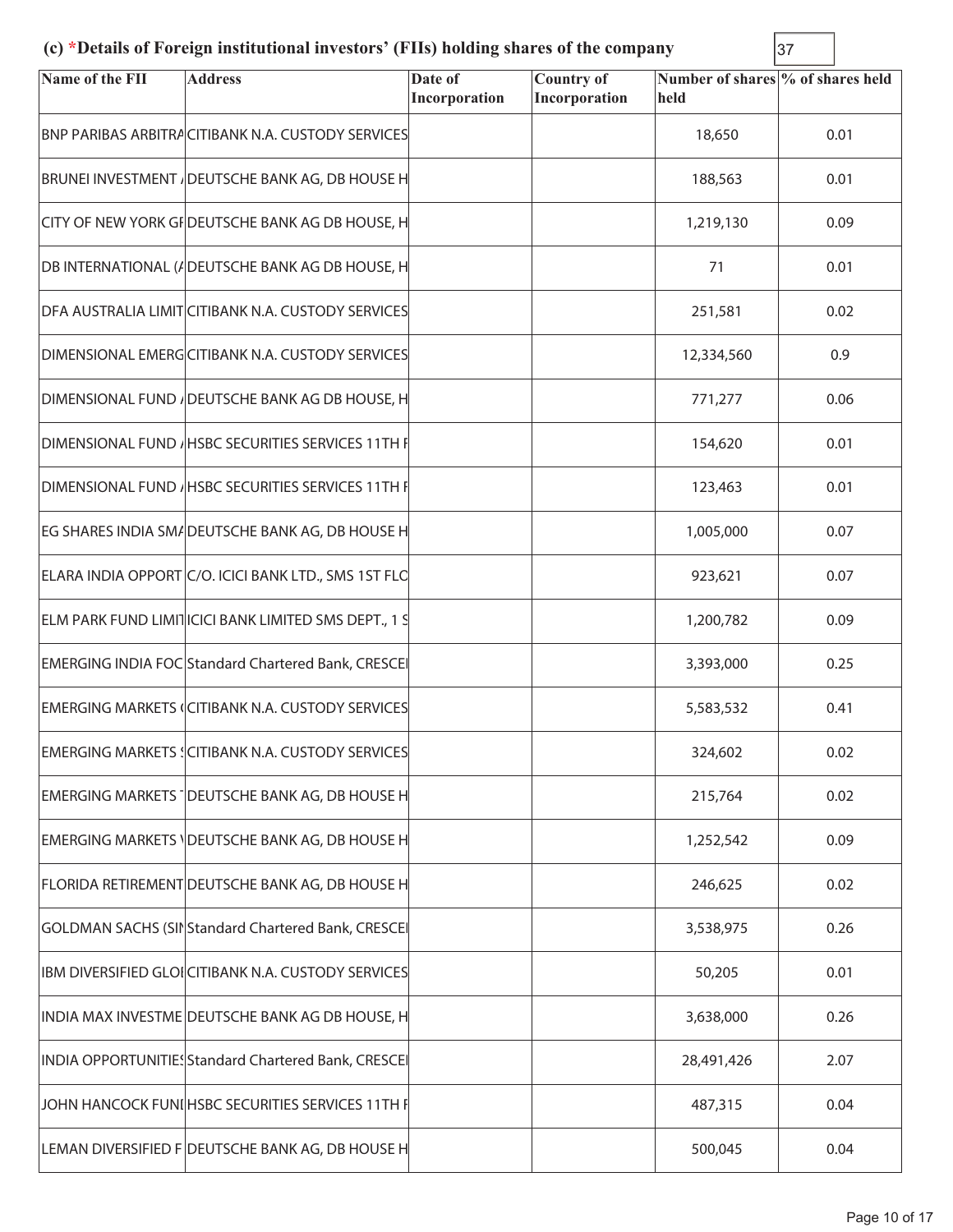| Name of the FII | <b>Address</b>                                       | Date of<br>Incorporation | Country of<br><i>Incorporation</i> | Number of shares % of shares held<br><b>held</b> |      |
|-----------------|------------------------------------------------------|--------------------------|------------------------------------|--------------------------------------------------|------|
|                 | IMERRILL LYNCH CAPITICITIBANK N.A. CUSTODY SERVICESI |                          |                                    | 137,250                                          | 0.01 |

## **VII. \*NUMBER OF PROMOTERS, MEMBERS, DEBENTURE HOLDERS**

| <b>Details</b>                    | At the beginning of the year | At the end of the year |
|-----------------------------------|------------------------------|------------------------|
| Promoters                         | 14                           | 12                     |
| Members<br>(other than promoters) | 213,995                      | 222,387                |
| Debenture holders                 | 9                            | 9                      |

### **VIII. DETAILS OF DIRECTORS AND KEY MANAGERIAL PERSONNEL**

#### **(A) \*Composition of Board of Directors**

| Category                                    |                | Number of directors at the<br>beginning of the year |                  | Number of directors at the end<br>of the year | Percentage of shares held by<br>directors as at the end of year |                |
|---------------------------------------------|----------------|-----------------------------------------------------|------------------|-----------------------------------------------|-----------------------------------------------------------------|----------------|
|                                             | Executive      | Non-executive                                       | Executive        | Non-executive                                 | Executive                                                       | Non-executive  |
| A. Promoter                                 | 3              | $\mathbf 0$                                         | 3                | $\overline{0}$                                | 7.64                                                            | $\overline{0}$ |
| <b>B. Non-Promoter</b>                      | $\overline{2}$ | $\mathfrak{S}$                                      | $\overline{2}$   | 3                                             | $\mathbf 0$                                                     | $\mathbf 0$    |
| (i) Non-Independent                         | $\overline{2}$ | $\mathbf 0$                                         | $\overline{2}$   | $\mathbf 0$                                   | $\mathbf 0$                                                     | $\mathbf 0$    |
| (ii) Independent                            | $\mathbf 0$    | $\mathfrak{S}$                                      | $\mathbf 0$      | 3                                             | $\mathbf 0$                                                     | $\overline{0}$ |
| <b>C. Nominee Directors</b><br>representing | $\overline{0}$ | 4                                                   | $\mathbf 0$      | 3                                             | $\mathbf 0$                                                     | $\mathbf 0$    |
| (i) Banks and FIs                           | $\mathbf 0$    | $\overline{4}$                                      | $\mathbf 0$      | 3                                             | $\mathbf 0$                                                     | $\overline{0}$ |
| (ii) Investing institutions                 | $\overline{0}$ | $\mathbf 0$                                         | $\overline{0}$   | $\overline{0}$                                | $\mathbf 0$                                                     | $\mathbf 0$    |
| (iii) Government                            | $\overline{0}$ | $\mathbf 0$                                         | $\overline{0}$   | $\mathbf 0$                                   | $\mathbf 0$                                                     | $\mathbf 0$    |
| (iv) Small share holders                    | $\mathbf 0$    | $\overline{0}$                                      | $\boldsymbol{0}$ | $\mathbf 0$                                   | 0                                                               | $\mathbf 0$    |
| $(v)$ Others                                | $\overline{0}$ | $\mathbf 0$                                         | $\mathbf 0$      | $\mathbf 0$                                   | $\mathbf 0$                                                     | $\mathbf 0$    |
| Total                                       | 5              | $\overline{7}$                                      | 5                | 6                                             | 7.64                                                            | $\mathbf{0}$   |

**Number of Directors and Key managerial personnel (who is not director) as on the financial year end date** 11

### **(B) (i) \*Details of directors and Key managerial personnel as on the closure of financial year**

| Name | DIN/PAN | Designation | Number of equity | Date of cessation (after closure of |
|------|---------|-------------|------------------|-------------------------------------|
|------|---------|-------------|------------------|-------------------------------------|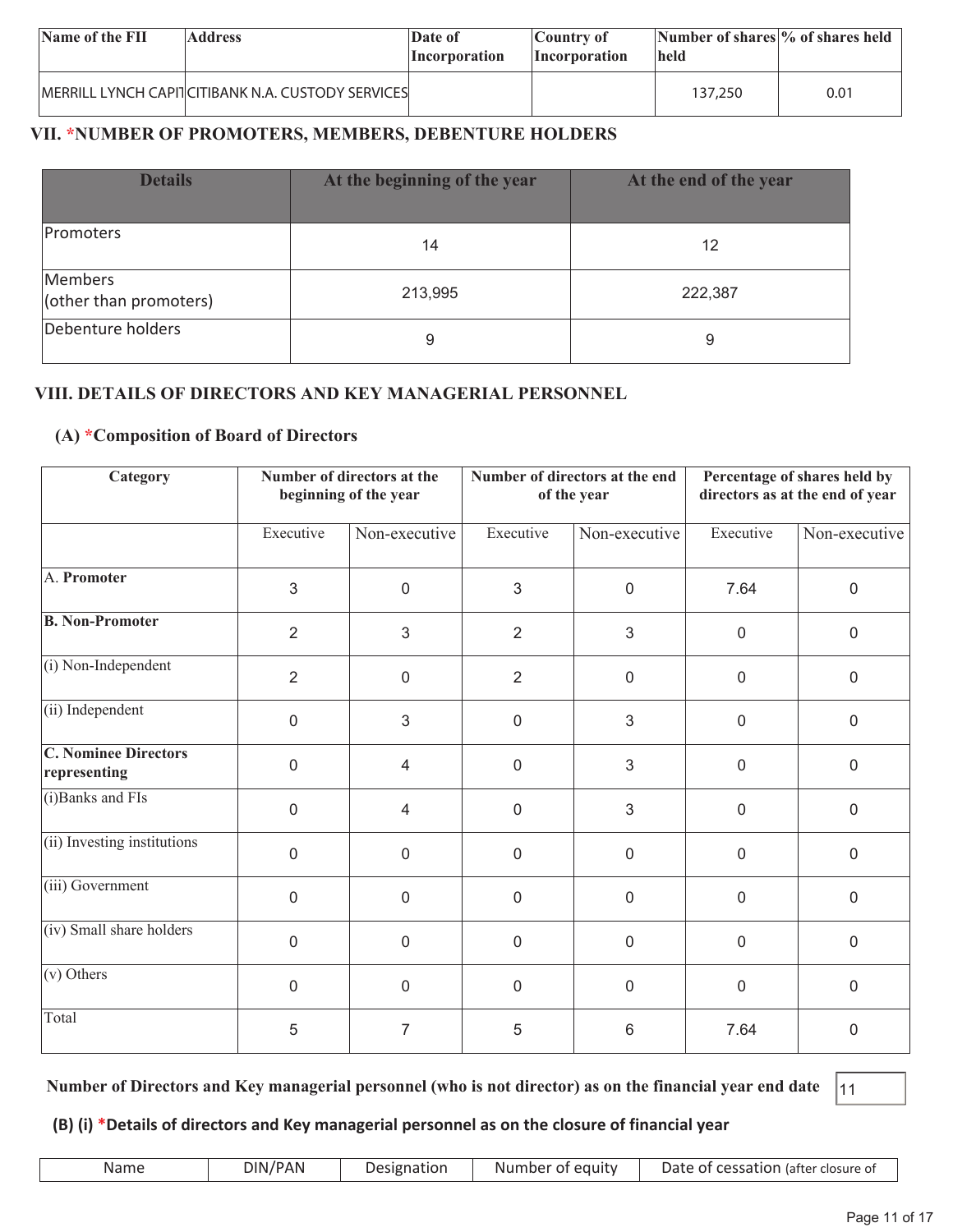|                      |          |                     | shares held  | financial year: If any) |
|----------------------|----------|---------------------|--------------|-------------------------|
| Ashok B. Jiwrajka    | 00168350 | Whole-time directol | 34,966,473   |                         |
| Dilip B. Jiwrajka    | 00173476 | Managing Director   | 34,405,471   |                         |
| Surendra B. Jiwrajka | 00173525 | Whole-time directo  | 35,839,871   |                         |
| Ashok G. Rajani      | 00267748 | <b>Director</b>     | $\mathbf{0}$ | 13/08/2015              |
| Timothy Ingram       | 01430613 | Nominee director    | 0            | 05/09/2015              |
| Thankom T. Mathew    | 00025326 | Nominee director    | 0            |                         |
| Sunil O. Khandelwal  | 06430362 | Whole-time directol | 2,000        |                         |
| K.H. Gopal           | 06430369 | Whole-time directo  | 0            |                         |
| Lalita Sharma        | 01873769 | Nominee director    | $\Omega$     |                         |
| Sudhir Garg          | 06777363 | Nominee director    | $\Omega$     |                         |
| Surinder Kumar Bhoan | 00435603 | Additional director | 0            |                         |

**(ii) Particulars of change in director(s) and Key managerial personnel during the year**  $\vert$ **<sub>5</sub>** 

| Name                 | DIN/PAN  | Designation at the<br>beginning / during<br>the financial year | Date of appointment/<br>change in designation/<br>cessation | Nature of change (Appointment/<br>Change in designation/ Cessation) |
|----------------------|----------|----------------------------------------------------------------|-------------------------------------------------------------|---------------------------------------------------------------------|
| Samuel Joseph        | 02262530 | Nominee director                                               | 01/12/2014                                                  | Cessation                                                           |
| M.V. Muthu           | 00019683 | Nominee director                                               | 13/02/2014                                                  | Cessation                                                           |
| <b>Sudhir Garg</b>   | 06777363 | Nominee director                                               | 13/02/2014                                                  | Appointment                                                         |
| K.R. Modi            | 00261506 | Director                                                       | 13/02/2014                                                  | Cessation                                                           |
| Surinder Kumar Bhoan | 00435603 | Additional director                                            | 30/03/2015                                                  | Appointment                                                         |

#### **IX. MEETINGS OF MEMBERS/CLASS OF MEMBERS/BOARD/COMMITTEES OF THE BOARD OF DIRECTORS**

#### **A.** MEMBERS/CLASS /REQUISITIONED/CLB/NCLT/COURT CONVENED MEETINGS

Number of meetings held  $\vert$ <sup>1</sup>

|                        |                 | Total Number of                       | Attendance                                    |                                                    |  |
|------------------------|-----------------|---------------------------------------|-----------------------------------------------|----------------------------------------------------|--|
| Type of meeting        | Date of meeting | Members entitled to<br>attend meeting | Number of members who<br>attended the meeting | % of total<br>shareholding of attended<br>Imembers |  |
| Annual General Meeting | 27/12/2013      | 223.124                               | 62                                            | 42.49                                              |  |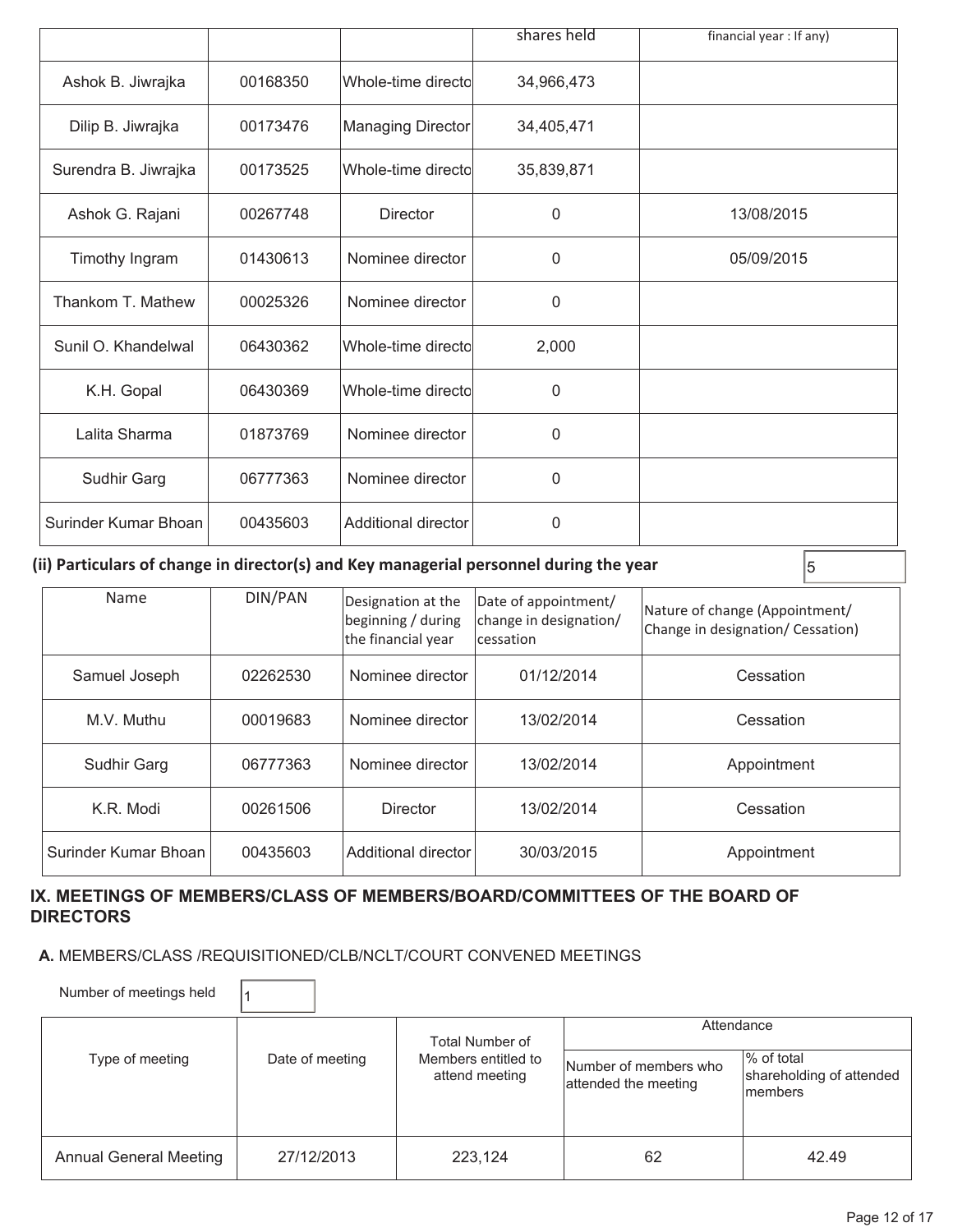#### **B. BOARD MEETINGS**

| *Number of meetings held |                 | 16         |                                                               |                                 |                            |       |       |
|--------------------------|-----------------|------------|---------------------------------------------------------------|---------------------------------|----------------------------|-------|-------|
| S. No.                   | Date of meeting |            | <b>Total Number of directors</b><br>as on the date of meeting |                                 | Attendance                 |       |       |
|                          |                 |            |                                                               | Number of directors<br>attended | as %age of total directors |       |       |
|                          | 23/11/2013      |            | 12<br>10                                                      |                                 | 83.33                      |       |       |
| $\overline{2}$           | 13/02/2014      |            | 11                                                            |                                 | 100                        |       |       |
| 3                        |                 | 15/05/2014 |                                                               | $9\,$                           | 81.82                      |       |       |
| 4                        | 14/08/2014      |            | 11                                                            | 8                               | 72.73                      |       |       |
| 5                        | 13/11/2014      |            | 11                                                            |                                 | 10                         | 90.91 |       |
| 6                        | 11/02/2015      |            |                                                               |                                 | 11                         | 8     | 72.73 |

## **C. COMMITTEE MEETINGS**

Number of meetings held  $\sqrt{6}$ 

| S. No. | Type of<br>meeting        | Date of meeting | Total Number<br>lof Members as |                                | Attendance               |  |  |
|--------|---------------------------|-----------------|--------------------------------|--------------------------------|--------------------------|--|--|
|        |                           |                 | on the date of<br>the meeting  | Number of members<br>lattended | as %age of total members |  |  |
| 1      | Audit Committ 23/11/2014  |                 | 15                             | 4                              | 80                       |  |  |
| 2      | Audit Committe 13/02/2014 |                 | 13                             | 3                              | 100                      |  |  |
| 3      | Audit Committe 15/05/2014 |                 | 14                             | 3                              | 75                       |  |  |
| 4      | Audit Committ 14/08/2014  |                 | 14                             | 3                              | 75                       |  |  |
| 5      | Audit Committe 13/11/2014 |                 | 14                             | 4                              | 100                      |  |  |
| 6      | Audit Committd11/02/2015  |                 | 14                             | $\overline{2}$                 | 50                       |  |  |

**D. \*ATTENDANCE OF DIRECTORS**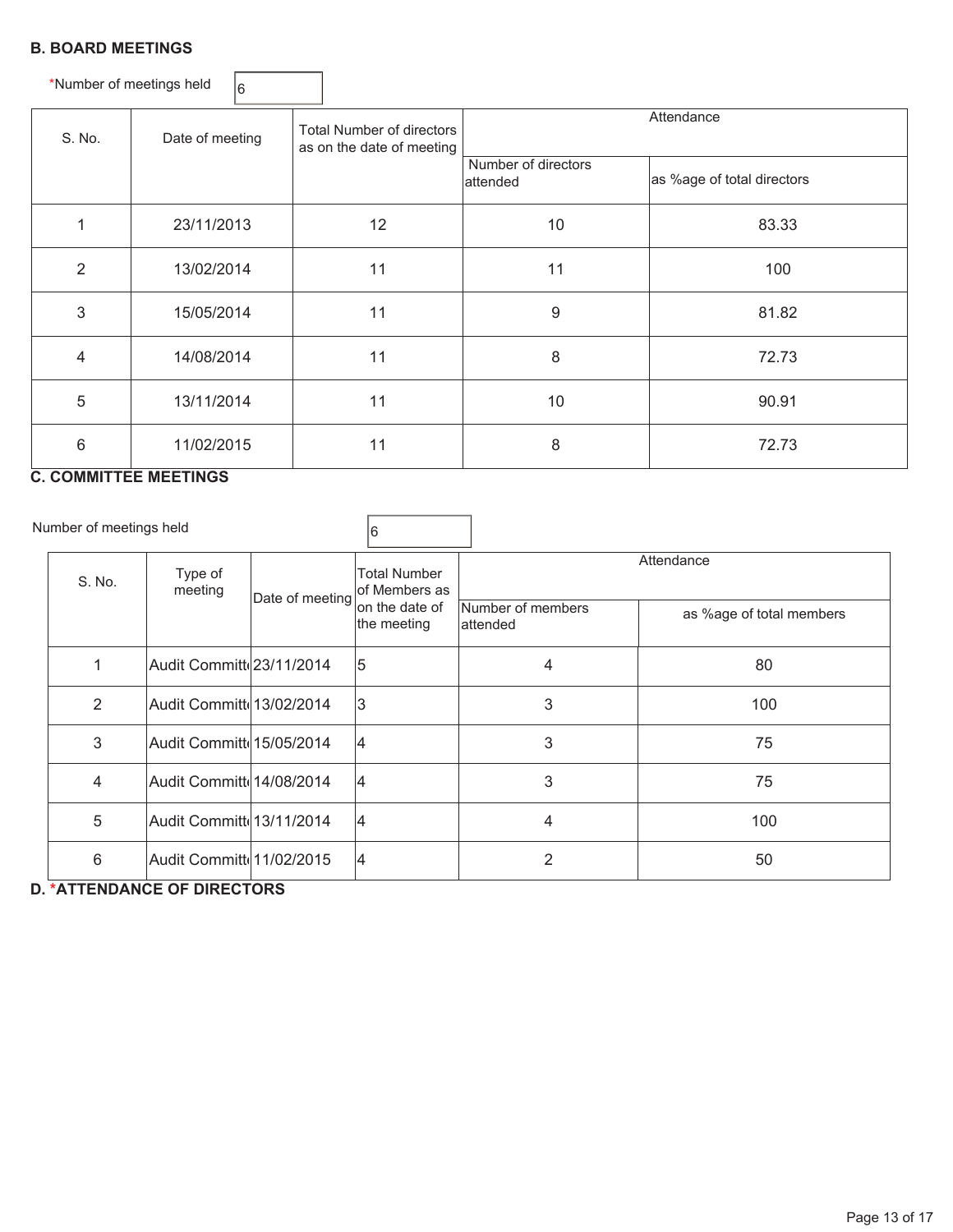|                |                         | <b>Committee Meetings</b><br><b>Board Meetings</b>    |                |                    |                                      |                |                      | Whether<br>attended AGM |
|----------------|-------------------------|-------------------------------------------------------|----------------|--------------------|--------------------------------------|----------------|----------------------|-------------------------|
| S.<br>No.      | Name<br>of the Director | Number of<br>Meetings which Number of<br>director was | Meetings       | % of<br>attendance | Number of<br>Meetings which Meetings | Number of      | $%$ of<br>attendance | held on                 |
|                |                         | entitled to<br>attend                                 | lattended      |                    | director was<br>entitled to          | attended       |                      | 26/06/2015              |
|                |                         |                                                       |                |                    | attend                               |                |                      | (Y/N/NA)                |
| $\mathbf{1}$   | Ashok B. Jiwra          | $6\phantom{1}$                                        | 5              | 83.33              | $\mathbf 0$                          | $\mathsf 0$    | $\mathbf 0$          | No                      |
| $\overline{2}$ | Dilip B. Jiwrajk        | 6                                                     | 6              | 100                | 6                                    | 6              | 100                  | No                      |
| $\mathfrak{S}$ | Surendra B. Ji          | 6                                                     | $\,6\,$        | 100                | $\overline{0}$                       | $\mathsf 0$    | $\overline{0}$       | No                      |
| 4              | Ashok G. Raja           | 6                                                     | 4              | 66.67              | 3                                    | $\mathfrak{S}$ | 100                  | <b>No</b>               |
| 5              | Timothy Ingrai          | 6                                                     | 4              | 66.67              | $\overline{0}$                       | $\mathbf 0$    | $\overline{0}$       | No                      |
| 6              | Thankom T. M            | 6                                                     | $6\phantom{1}$ | 100                | 1                                    | $\mathbf{1}$   | 100                  | No                      |
| $\overline{7}$ | Sunil O. Khan           | $6\phantom{1}$                                        | $6\phantom{1}$ | 100                | $\mathbf 0$                          | $\mathbf 0$    | $\overline{0}$       | No                      |
| 8              | K.H. Gopal              | 6                                                     | $\,6\,$        | 100                | $\mathbf 0$                          | 0              | $\mathbf 0$          | Yes                     |
| $9\,$          | Lalita Sharma           | 6                                                     | 4              | 66.67              | 3                                    | $\overline{2}$ | 66.67                | No                      |
| 10             | Sudhir Garg             | 5                                                     | 5              | 100                | 4                                    | 4              | 100                  | No                      |

### **X. \*REMUNERATION OF DIRECTORS AND KEY MANAGERIAL PERSONNEL**

 $\Box$  Nil

#### Number of Managing Director, Whole-time Directors and/or Manager whose remuneration details to be entered

 $|<sub>3</sub>$ 

| S. No. | Name                                 | Designation     | Gross salary | Commission | Stock Option/<br>Sweat equity | <b>Others</b> | Total<br>Amount |
|--------|--------------------------------------|-----------------|--------------|------------|-------------------------------|---------------|-----------------|
|        | Ashok B. Jiwrajka   Executive Direct |                 | 27,000,000   | 18,750,000 | 0                             | 0             | 45,750,000      |
| 2      | Dilip B. Jiwrajka                    | Managing Direct | 27,000,000   | 18,750,000 | 0                             | 0             | 45,750,000      |
| 3      | Surendra B. Jiwrajk Joint Managing I |                 | 27,000,000   | 18,750,000 | $\Omega$                      | 0             | 45,750,000      |
|        | Total                                |                 | 81,000,000   | 56,250,000 | 0                             | 0             | 137,250,000     |

Number of CEO, CFO and Company secretary whose remuneration details to be entered  $\boxed{2}$ 

| S. No. | Name                                | Designation             | Gross salary | Commission | Stock Option/<br>Sweat equity | <b>Others</b> | Total<br>Amount |
|--------|-------------------------------------|-------------------------|--------------|------------|-------------------------------|---------------|-----------------|
|        | Sunil O. Khandelwa Executive Direct |                         | 18,384,269   | 0          |                               | 89,856        | 18,474,125      |
| っ      | K.H. Gopal                          | <b>Executive Direct</b> | 17,842,398   | 0          | 0                             | 78,282        | 17,920,680      |
|        | Total                               |                         | 36,226,667   | 0          |                               | 168,138       | 36,394,805      |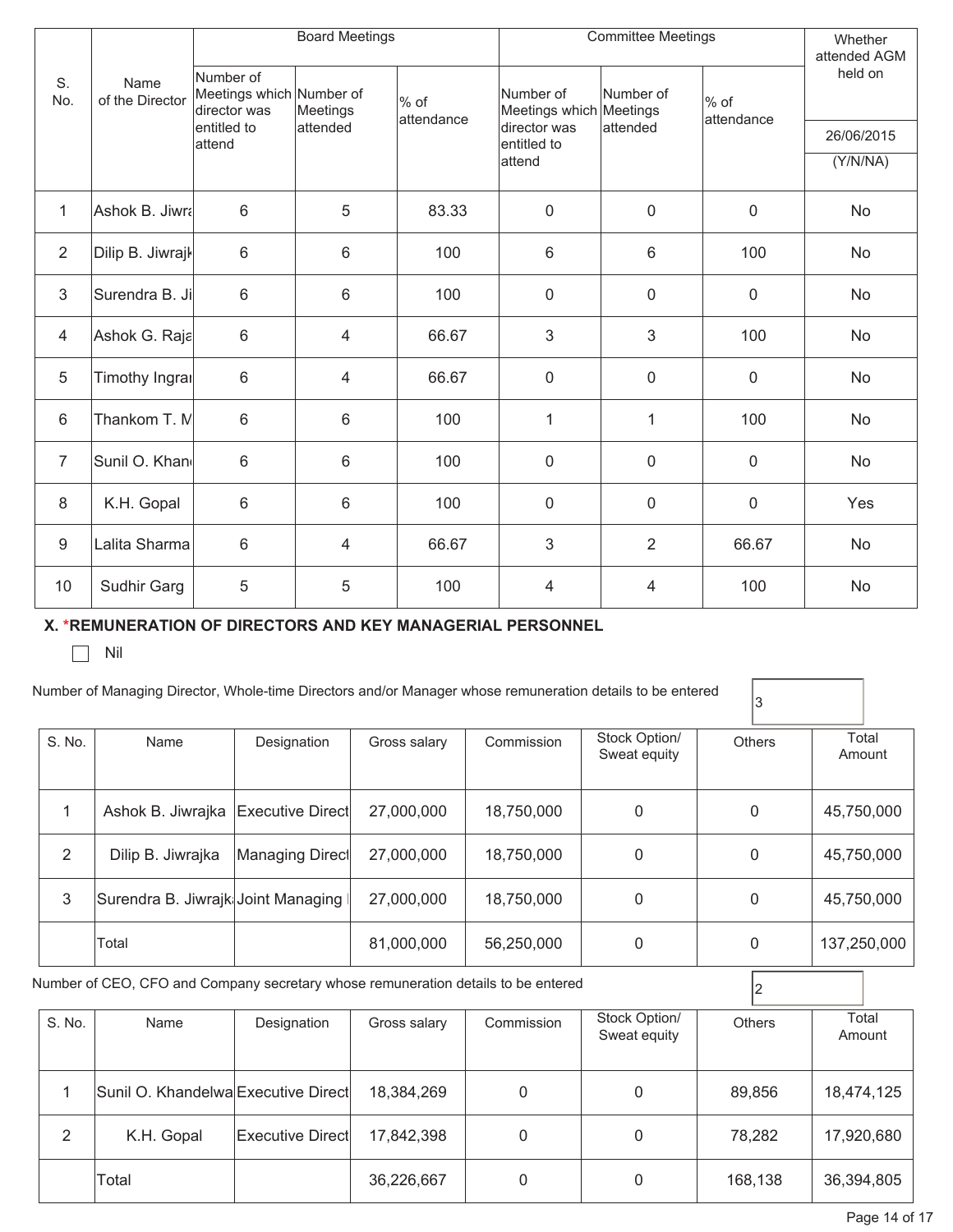|        | Number of other directors whose remuneration details to be entered |                 |              |              |                               |         |                 |
|--------|--------------------------------------------------------------------|-----------------|--------------|--------------|-------------------------------|---------|-----------------|
| S. No. | Name                                                               | Designation     | Gross salary | Commission   | Stock Option/<br>Sweat equity | Others  | Total<br>Amount |
| 1      | Ashok G. Rajani                                                    | <b>Director</b> | 0            | 0            | 0                             | 80,000  | 80,000          |
| 2      | Thankom T. Mather∣Nominee Directd                                  |                 | 0            | 0            | 0                             | 120,000 | 120,000         |
| 3      | Timothy Ingram                                                     | <b>Director</b> | $\mathbf{0}$ | 0            | $\overline{0}$                | 80,000  | 80,000          |
| 4      | M.V. Muthu                                                         | Nominee Directd | 0            | 0            | 0                             | 20,000  | 20,000          |
| 5      | Samuel Joseph                                                      | Nominee Directd | 0            | 0            | 0                             | 80,000  | 80,000          |
| 6      | Lalita Sharma                                                      | Nominee Directd | $\mathbf{0}$ | $\mathbf{0}$ | 0                             | 80,000  | 80,000          |
| 7      | Sudhir Garg                                                        | Nominee Directd | 0            | 0            | 0                             | 100,000 | 100,000         |
|        | Total                                                              |                 | 0            | 0            | 0                             | 560,000 | 560,000         |

#### **XI. MATTERS RELATED TO CERTIFICATION OF COMPLIANCES AND DISCLOSURES**

A. \*Whether the company has made compliances and disclosures in respect of applicable provisions of the Companies Act, 2013

during the year  $\qquad \qquad \bullet$  Yes  $\qquad \bigcirc$  No

B. If No, give reasons/observations

#### **XII. PENALTY AND PUNISHMENT - DETAILS THEREOF**

(A) DETAILS OF PENALTIES / PUNISHMENT IMPOSED ON COMPANY/DIRECTORS /OFFICERS  $\boxtimes$  Nil

| Name of the<br>company/ directors/ Authority<br><b>lofficers</b> | Name of the court/<br>Iconcerned | Date of Order | Name of the act and<br>section under which<br>penalised / punished | Details of penalty/<br>punishment | Details of appeal (if any)<br>including present status |
|------------------------------------------------------------------|----------------------------------|---------------|--------------------------------------------------------------------|-----------------------------------|--------------------------------------------------------|
|                                                                  |                                  |               |                                                                    |                                   |                                                        |

 (B) DETAILS OF COMPOUNDING OF OFFENCES  $\boxtimes$  Nil

| Name of the<br>company/ directors/ Authority<br><b>officers</b> | Name of the court/<br>Iconcerned | Date of Order | Name of the Act and<br>section under which<br>loffence committed | Particulars of<br>loffence | Amount of compounding (in<br>Rupees) |
|-----------------------------------------------------------------|----------------------------------|---------------|------------------------------------------------------------------|----------------------------|--------------------------------------|
|                                                                 |                                  |               |                                                                  |                            |                                      |

**XIII. Whether complete list of shareholders, debenture holders has been enclosed as an attachment** 

 $O$  Yes  $\odot$  No

(In case of 'No', submit the details separately through the method specified in instruction kit)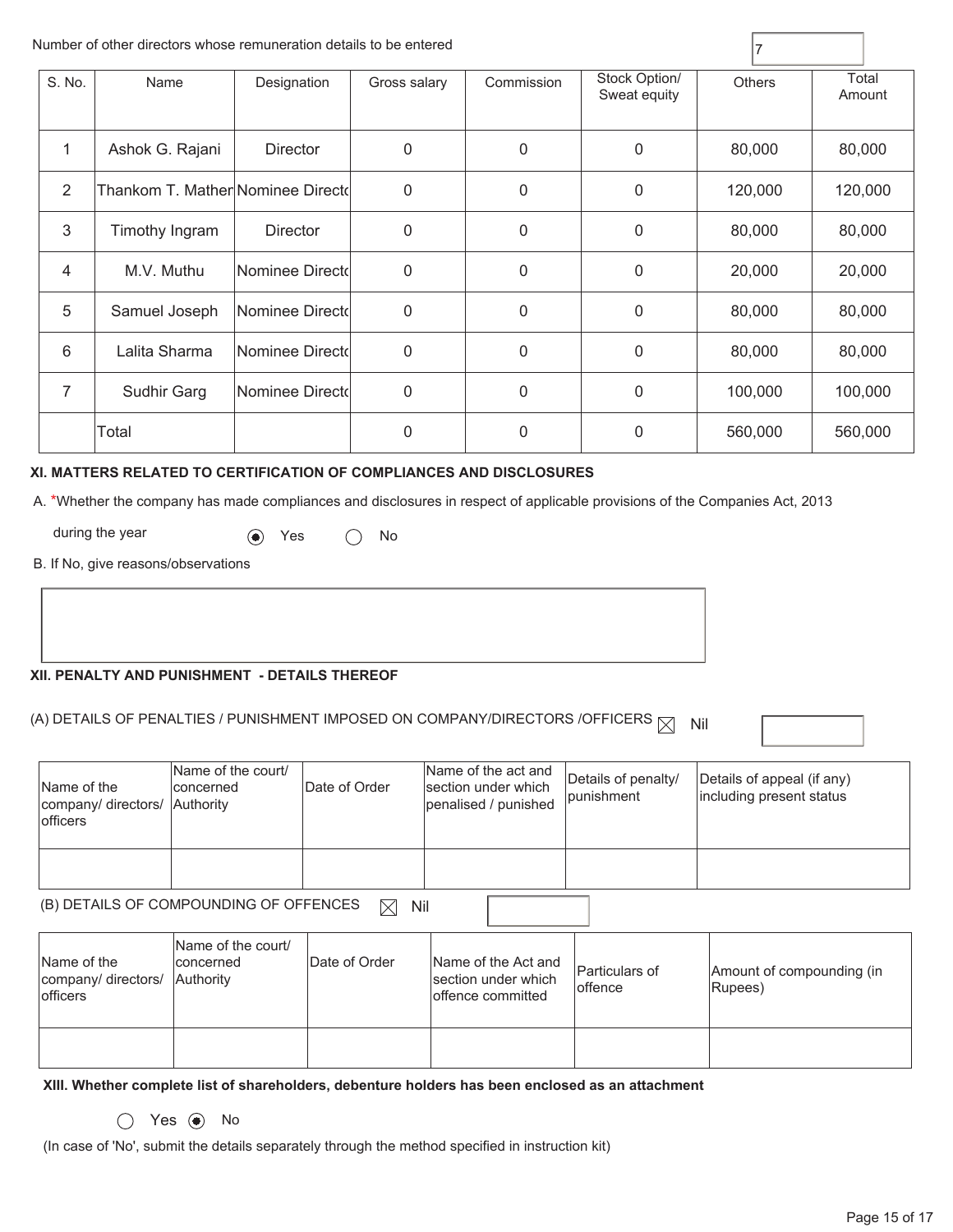#### **XIV. COMPLIANCE OF SUB-SECTION (2) OF SECTION 92, IN CASE OF LISTED COMPANIES**

In case of a listed company or a company having paid up share capital of Ten Crore rupees or more or turnover of Fifty Crore rupees or more, details of company secretary in whole time practice certifying the annual return in Form MGT-8.

| Name                           | lVirendra G. Bhatt                     |
|--------------------------------|----------------------------------------|
| Whether associate or fellow    | Associate $\bigcirc$ Fellow<br>$\odot$ |
| Certificate of practice number | 124                                    |

#### **I/We certify that:**

(a) The return states the facts, as they stood on the date of the closure of the financial year aforesaid correctly and adequately. (b) Unless otherwise expressly stated to the contrary elsewhere in this return, the Company has complied with applicable provisions of the Act during the financial year.

#### **Declaration**

I am authorised by the Board of Directors of the company vide resolution no.  $21$   $\qquad$   $\qquad$   $\qquad$  dated  $\qquad$   $28/04/2006$ 

dated

(DD/MM/YYYY) to sign this form and declare that all the requirements of the Companies Act, 2013 and the rules made thereunder in respect of the subject matter of this form and matters incidental thereto have been compiled with. I further declare that:

- 1. Whatever is stated in this form and in the attachments thereto is true, correct and complete and no information material to the subject matter of this form has been suppressed or concealed and is as per the original records maintained by the company.
- 2. All the required attachments have been completely and legibly attached to this form.

**Note: Attention is also drawn to the provisions of section 447, section 448 and 449 of the Companies Act, 2013 which provide for punishment for fraud, punishment for false statement and punishment for false evidence respectively.** 

**To be digitally signed by** 

| <b>Director</b>                 | Distaty stated by JIMPA BA DILIP<br><b>BHASINATHAMS</b><br>DI ORLANDICANL<br>LIIWRA.IKA DII IP<br><b>MAGAZIN AND AND PREPARATIONS PRE-</b><br>BHAGIRATHMAL<br><b>GMZAKSIDIEFDE1CEM2EMIAMBS</b><br>INVESTIGAT, excellence + 000008<br><b>JOANNAMARACHTER</b><br>Date: 2016.01.11 12:01:14 +0030 |                                |     |
|---------------------------------|------------------------------------------------------------------------------------------------------------------------------------------------------------------------------------------------------------------------------------------------------------------------------------------------|--------------------------------|-----|
| DIN of the director             | 00173476                                                                                                                                                                                                                                                                                       |                                |     |
| To be digitally signed by       | VIRENDR Digitally signed by<br>Date: 2016.01.11<br>A BHATT<br>14:13:55 +05'30"                                                                                                                                                                                                                 |                                |     |
| ◯ Company Secretary             |                                                                                                                                                                                                                                                                                                |                                |     |
| ◉ Company Secretary in Practice |                                                                                                                                                                                                                                                                                                |                                |     |
| Membership number<br>1157       |                                                                                                                                                                                                                                                                                                | Certificate of practice number | 124 |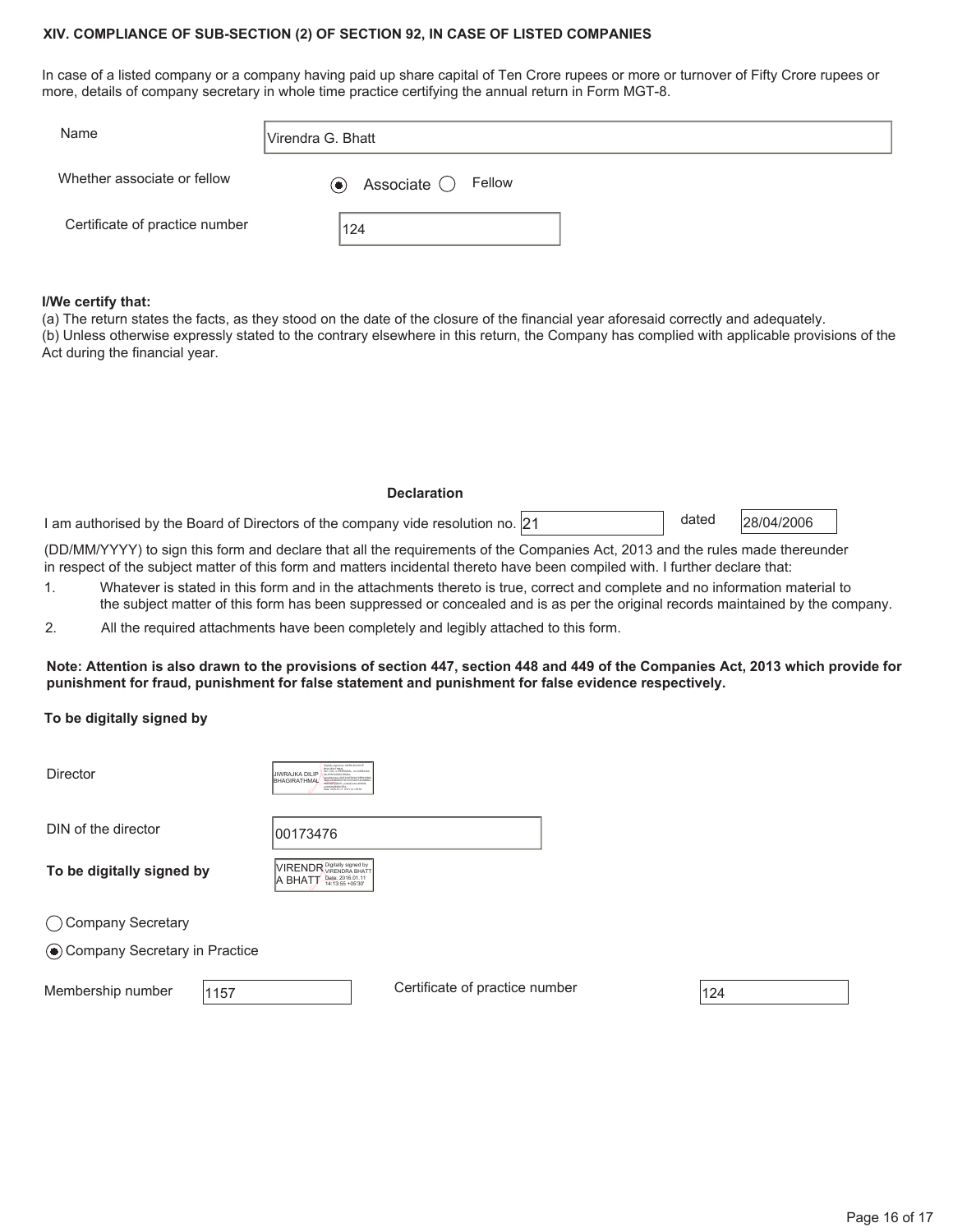#### **Attachments**

#### **List of attachments**

| 1. list of share holders, debenture holders;<br>2. Approval letter for extension of AGM; | <b>Attach</b><br><b>Attach</b> | ROC Approval- Extension of AGM- 2015.p<br>Alok-Details of FII-31.03.2015.pdf<br>Alok-MGT-8.pdf |
|------------------------------------------------------------------------------------------|--------------------------------|------------------------------------------------------------------------------------------------|
| 3. Copy of MGT-8;                                                                        | <b>Attach</b>                  |                                                                                                |
| 4. Optional Attachement(s), if any.                                                      | <b>Attach</b>                  |                                                                                                |
|                                                                                          |                                | <b>Remove attachment</b>                                                                       |
| Modify<br><b>Check Form</b>                                                              | Prescrutiny                    | Submit                                                                                         |

**This eForm has been taken on file maintained by the registrar of companies through electronic mode and on the basis of statement of correctness given by the company**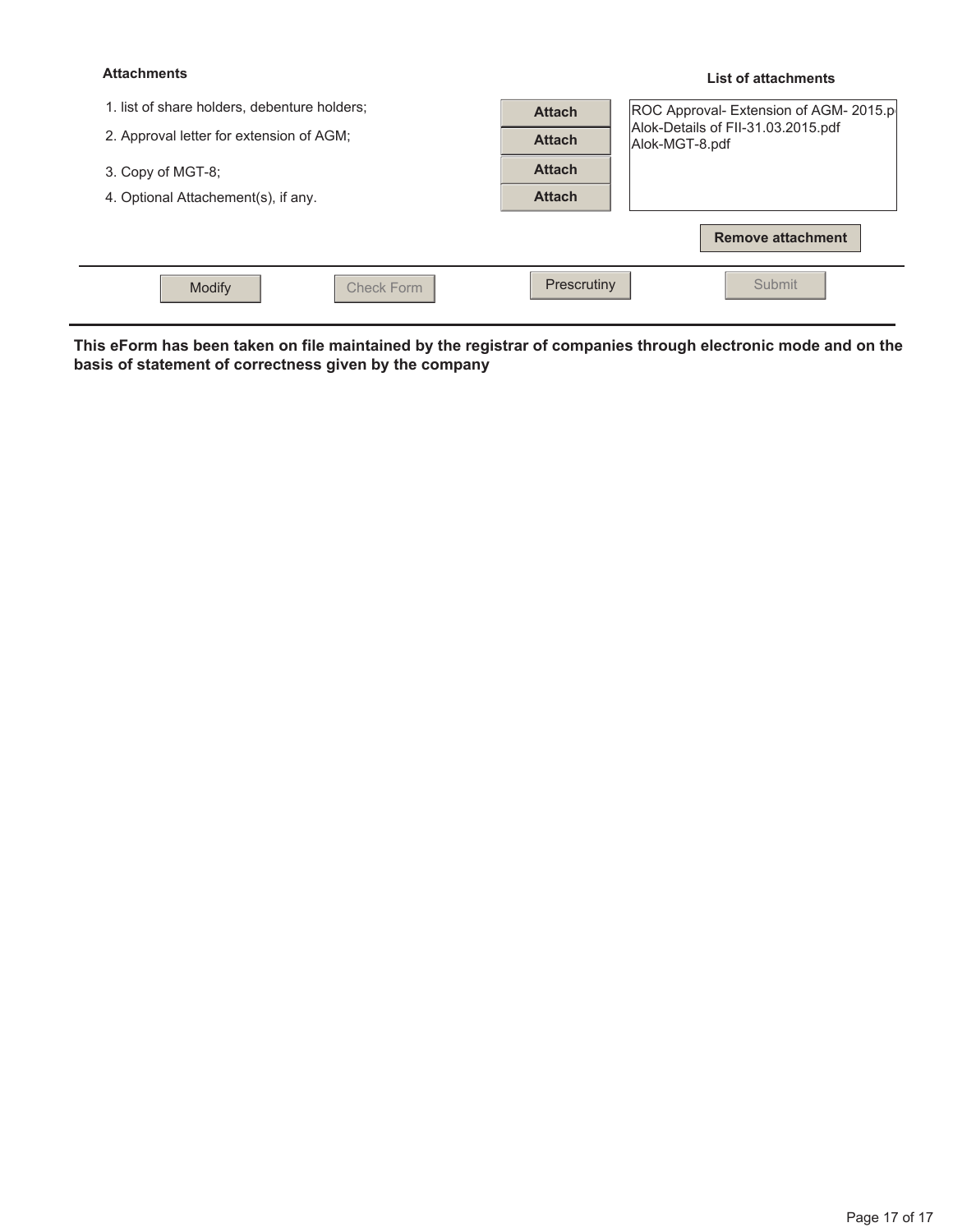|                                                                                 | <b>Alok Industries Limited</b>      |            |                             |         |                                                                        |                                 |                                        |              |                    |
|---------------------------------------------------------------------------------|-------------------------------------|------------|-----------------------------|---------|------------------------------------------------------------------------|---------------------------------|----------------------------------------|--------------|--------------------|
| Details in respect of shares held by or on behalf of the FIIs as on 31.03.2015. |                                     |            |                             |         |                                                                        |                                 |                                        |              |                    |
| Sr. No                                                                          | Name Of FII                         | <b>FII</b> | Folio No/DP Id              | Pan No. | <b>Address</b>                                                         | <b>Country Of Incorporation</b> | Regn. No. with SEBI / RBI              | No. of Share | % of share holding |
|                                                                                 |                                     |            |                             |         |                                                                        |                                 |                                        |              |                    |
|                                                                                 |                                     |            |                             |         | CITIBANK N.A. CUSTODY SERVICES FIFC-                                   |                                 |                                        |              |                    |
|                                                                                 |                                     |            |                             |         | 11th FLR, G BLOCK PLOT C-54 AND C-55,                                  |                                 |                                        |              |                    |
|                                                                                 | 1 BNP PARIBAS ARBITRAGE             | FIL        | IN30005410010739 AAGFB5324G |         | BKC BANDRA-EAST, MUMBAI                                                |                                 | IN-FR-FD-0887-04/NA                    | 18650        | 0.0014             |
|                                                                                 | BRUNEI INVESTMENT AGENCY AS         |            |                             |         | DEUTSCHE BANK AG, DB HOUSE                                             |                                 |                                        |              |                    |
|                                                                                 | MANAGED BY DIMENSIONAL FUND         |            |                             |         | HAZARIMAL SOMANI MARG, P.O.BOX NO.                                     |                                 |                                        |              |                    |
|                                                                                 | 2 ADVISORS LP                       | FII.       | IN30016710116875 AADCB4159R |         | 1142. FORT MUMBAI                                                      |                                 | IN-BN-FD-1821-08/NA                    | 188563       | 0.0137             |
|                                                                                 |                                     |            |                             |         | DEUTSCHE BANK AG DB HOUSE,                                             |                                 |                                        |              |                    |
|                                                                                 |                                     |            |                             |         | HAZARIMAL SOMANI MARG POST BOX                                         |                                 |                                        |              |                    |
|                                                                                 | 3 CITY OF NEW YORK GROUP TRUST      | FII.       | IN30016710030167 AAATC8419K |         | NO. 1142, FORT MUMBAI                                                  |                                 | IN-US-FD-1136-05/NA                    | 1219130      | 0.0885             |
|                                                                                 |                                     |            |                             |         | DEUTSCHE BANK AG DB HOUSE,                                             |                                 |                                        |              |                    |
|                                                                                 |                                     |            |                             |         | HAZARIMAL SOMANI MARG POST BOX                                         |                                 | IN-SG-FA-496-                          |              |                    |
|                                                                                 | 4 DB INTERNATIONAL (ASIA) LTD       | <b>FIL</b> | IN30016710011157 AABCB1383K |         | NO. 1142, FORT MUMBAI                                                  |                                 | 98/EC.CO.FII./5021/11.01.02(388)/97/98 | 71           |                    |
|                                                                                 | DFA AUSTRALIA LIMITED AS            |            |                             |         |                                                                        |                                 |                                        |              |                    |
|                                                                                 | <b>RESPONSIBLE ENTITY FOR</b>       |            |                             |         | CITIBANK N.A. CUSTODY SERVICES FIFC-                                   |                                 |                                        |              |                    |
|                                                                                 | DIMENSIONAL EMERGING MARKETS        |            |                             |         | 11th FLR, G BLOCK PLOT C-54 AND C-55,                                  |                                 |                                        |              |                    |
|                                                                                 | 5 TRUST                             | FIL        | IN30005410067527 AABTD2064N |         | BKC BANDRA-EAST, MUMBAI                                                |                                 | IN-US-FD-1023-05/NA                    | 251581       | 0.0183             |
|                                                                                 |                                     |            |                             |         |                                                                        |                                 |                                        |              |                    |
|                                                                                 |                                     |            |                             |         | CITIBANK N.A. CUSTODY SERVICES FIFC-                                   |                                 |                                        |              |                    |
|                                                                                 | DIMENSIONAL EMERGING MARKETS        |            |                             |         | 11th FLR, G BLOCK PLOT C-54 AND C-55,                                  |                                 |                                        |              |                    |
|                                                                                 | <b>6 VALUE FUND</b>                 | FIL        | IN30005410040054 AACCD1578M |         | BKC BANDRA-EAST, MUMBAI                                                |                                 | IN-US-FD-1023-05/N.A.                  | 12334560     | 0.8955             |
|                                                                                 |                                     |            |                             |         | DEUTSCHE BANK AG DB HOUSE,                                             |                                 |                                        |              |                    |
|                                                                                 | DIMENSIONAL FUND ADVISORS           |            |                             |         | HAZARIMAL SOMANI MARG POST BOX                                         |                                 |                                        |              |                    |
|                                                                                 | 7 EMERGING MARKET STRATEGY          | FII.       | N30016710068378 AAATT9387R  |         | NO. 1142, FORT MUMBAI                                                  |                                 | IN-US-FD-0818-03/NA                    | 771277       | 0.056              |
|                                                                                 |                                     |            |                             |         | HSBC SECURITIES SERVICES 11TH FLR,                                     |                                 |                                        |              |                    |
|                                                                                 | DIMENSIONAL FUND ADVISORS LP A/C    |            |                             |         | BLDG NO.3, NESCO - IT PARK NESCO                                       |                                 |                                        |              |                    |
|                                                                                 | DFA INTERNATIONAL CORE EQUITY       | <b>FIL</b> |                             |         | COMPLEX. W E HIGHWAY GOREGAON<br><b>EAST. MUMBAI</b>                   |                                 | IN-US-FD-1023-05/A.P.(DIR SERIES)      |              |                    |
|                                                                                 | 8 FUND                              |            | IN30014210692156 AABTD3438N |         |                                                                        |                                 | <b>CIRCULAR NO.53</b>                  | 154620       | 0.0112             |
|                                                                                 | DIMENSIONAL FUND ADVISORS LP A/C    |            |                             |         | HSBC SECURITIES SERVICES 11TH FLR,<br>BLDG NO.3, NESCO - IT PARK NESCO |                                 |                                        |              |                    |
|                                                                                 | DFA INTERNATIONAL VECTOR EQUITY     |            |                             |         | COMPLEX, W E HIGHWAY GOREGAON                                          |                                 | IN-US-FD-1023-05/A.P.(DIR SERIES)      |              |                    |
|                                                                                 | 9 FUND                              | FIL        | IN30014210692148 AABTD3519Q |         | <b>EAST. MUMBAI</b>                                                    |                                 | CIRCULAR NO.53                         | 123463       | 0.009              |
|                                                                                 |                                     |            |                             |         | DEUTSCHE BANK AG, DB HOUSE                                             |                                 |                                        |              |                    |
|                                                                                 | EG SHARES INDIA SMALL CAP           |            |                             |         | HAZARIMAL SOMANI MARG, P.O.BOX NO.                                     |                                 |                                        |              |                    |
|                                                                                 | 10 MAURITIUS                        | FII.       | IN30016710080499 AACCE3959M |         | 1142, FORT MUMBAI                                                      |                                 | INMUFP045514/NA                        | 1005000      | 0.073              |
|                                                                                 |                                     |            |                             |         |                                                                        |                                 |                                        |              |                    |
|                                                                                 |                                     |            |                             |         | C/O. ICICI BANK LTD., SMS 1ST FLOOR,                                   |                                 |                                        |              |                    |
|                                                                                 | ELARA INDIA OPPORTUNITIES FUND      |            |                             |         | EMPIRE COMPLEX 414, SENAPATI BAPAT                                     |                                 |                                        |              |                    |
|                                                                                 | 11 LIMITED                          | FII        | IN30134820011233 AABCE6307N |         | MARG LOWER PAREL, MUMBAI                                               |                                 | IN-UK-FA-1168-05-2006499/NA            | 923621       | 0.0671             |
|                                                                                 |                                     |            |                             |         | <b>ICICI BANK LIMITED SMS DEPT 1 ST</b>                                |                                 |                                        |              |                    |
|                                                                                 |                                     |            |                             |         | FLOOR EMPIRE COMPLEX, 414, S.B.                                        |                                 |                                        |              |                    |
|                                                                                 | 12 ELM PARK FUND LIMITED            | FII.       | IN30134820020084 AACCE7277L |         | MARG LOWER PAREL (W), MUMBAI.                                          |                                 | IN-MU-FD-2317-09/N.A.                  | 1200782      | 0.0872             |
|                                                                                 |                                     |            |                             |         | Standard Chartered Bank, CRESCENZO                                     |                                 |                                        |              |                    |
|                                                                                 |                                     |            |                             |         | Securities Services, 3rd Floor C-38/39 G-                              |                                 |                                        |              |                    |
|                                                                                 | 13 EMERGING INDIA FOCUS FUNDS       | FII.       | IN30152430022422 AACCE0596N |         | Block, BKC Bandra (East) Mumbai India                                  |                                 | IN-MU-FD-0829-03/.                     | 3393000      | 0.2463             |
|                                                                                 | <b>EMERGING MARKETS CORE EQUITY</b> |            |                             |         |                                                                        |                                 |                                        |              |                    |
|                                                                                 | PORTFOLIO (THE PORTFOLIO) OF DFA    |            |                             |         | CITIBANK N.A. CUSTODY SERVICES FIFC-                                   |                                 |                                        |              |                    |
|                                                                                 | INVESTMENT DIMENSIONS GROUP INC     |            |                             |         | 11th FLR, G BLOCK PLOT C-54 AND C-55,                                  |                                 |                                        |              |                    |
|                                                                                 | 14 (DFAIDG)                         | FII        | IN30005410013410 AACCD1644G |         | BKC BANDRA-EAST, MUMBAI                                                |                                 | IN-US-FD-1023-05/N.A.                  | 5583532      | 0.4054             |
|                                                                                 |                                     |            |                             |         |                                                                        |                                 |                                        |              |                    |
|                                                                                 | <b>EMERGING MARKETS SOCIAL CORE</b> |            |                             |         | CITIBANK N.A. CUSTODY SERVICES FIFC-                                   |                                 |                                        |              |                    |
|                                                                                 | PORTFOLIO OF DFAINVESTMENT          |            |                             |         | 11th FLR, G BLOCK PLOT C-54 AND C-55,                                  |                                 |                                        |              |                    |
|                                                                                 | 15 DIMENSIONS GROUP INC.            | FII        | IN30005410017712 AABCE6264C |         | BKC BANDRA-EAST, MUMBAI                                                |                                 | IN-US-FD-1023-05/N.A.                  | 324602       | 0.0236             |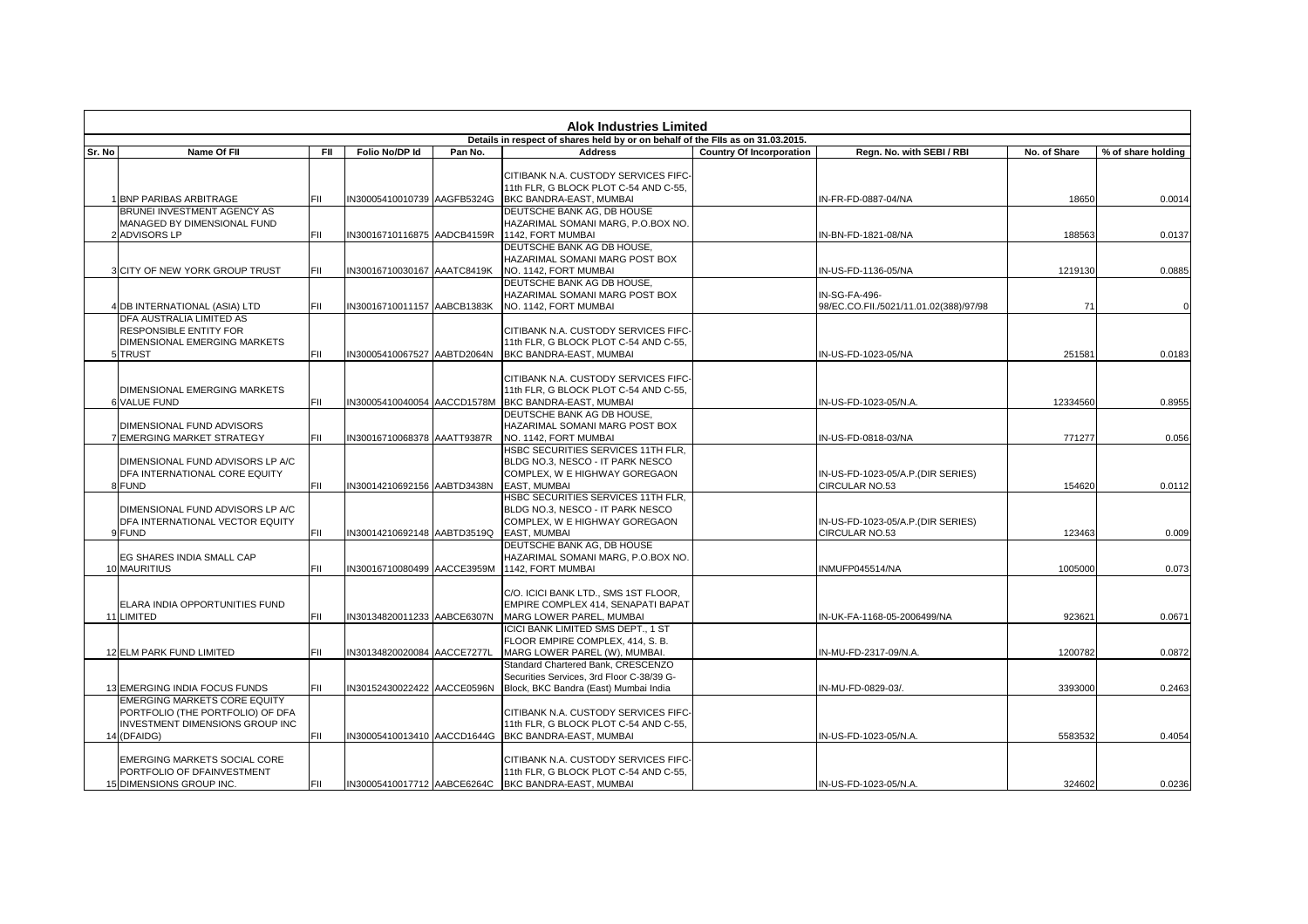| EMERGING MARKETS TARGETED VALUE                                        |      |                             | DEUTSCHE BANK AG, DB HOUSE                              |                                   |          |        |
|------------------------------------------------------------------------|------|-----------------------------|---------------------------------------------------------|-----------------------------------|----------|--------|
| FUND OF THE DIMENSIONAL FUNDS II                                       |      |                             | HAZARIMAL SOMANI MARG, P.O.BOX NO.                      |                                   |          |        |
| 16 PUBLIC LIMITED COMPANY                                              | FII. | IN30016710100511 AABCE7501L | 1142, FORT MUMBAI                                       | IN-US-FD-1023-05/NA               | 215764   | 0.0157 |
|                                                                        |      |                             | DEUTSCHE BANK AG. DB HOUSE                              |                                   |          |        |
| EMERGING MARKETS VALUE FUND OF                                         |      |                             | HAZARIMAL SOMANI MARG, P.O.BOX NO.                      |                                   |          |        |
| 17 DIMENSIONAL FUNDS PLC THE FUND                                      | FII. | IN30016710100587 AAAAE2450P | 1142, FORT MUMBAI                                       | IN-US-FD-1023-05/NA               | 1252542  | 0.0909 |
|                                                                        |      |                             | DEUTSCHE BANK AG, DB HOUSE                              |                                   |          |        |
| FLORIDA RETIREMENT SYSTEM -                                            |      |                             | HAZARIMAL SOMANI MARG, P.O.BOX NO.                      |                                   |          |        |
| 18 DIMENSIONAL FUND ADVISORS LP                                        | FIL  | IN30016710091331 AAAJF0103H | 1142, FORT MUMBAI                                       | IN-US-FD-1562-07/NA               | 246625   | 0.0179 |
|                                                                        |      |                             | Standard Chartered Bank, CRESCENZO                      |                                   |          |        |
| 19 GOLDMAN SACHS (SINGAPORE) PTE                                       |      | IN30152430034817 AAFCG0345N | Securities Services, 3rd Floor C-38/39 G-               | IN-SG-FD-2842-12/.                | 3538975  | 0.2569 |
|                                                                        | FII  |                             | Block, BKC Bandra (East) Mumbai India                   |                                   |          |        |
|                                                                        |      |                             | CITIBANK N.A. CUSTODY SERVICES FIFC-                    |                                   |          |        |
|                                                                        |      |                             | 11th FLR, G BLOCK PLOT C-54 AND C-55,                   |                                   |          |        |
| 20 IBM DIVERSIFIED GLOBAL EQUITY FUND FII                              |      | IN30005410017544 AAATI5372H | BKC BANDRA-EAST, MUMBAI                                 | IN-IR-FD-1326-06/N.A.             | 50205    | 0.0036 |
|                                                                        |      |                             | DEUTSCHE BANK AG DB HOUSE.                              |                                   |          |        |
|                                                                        |      |                             | HAZARIMAL SOMANI MARG POST BOX                          |                                   |          |        |
| 21 INDIA MAX INVESTMENT FUND LIMITED                                   | FII  | IN30016710023756 AABCI5500R | NO. 1142, FORT MUMBAI                                   | IN-CH-FD-1274-06/NA               | 3638000  | 0.2641 |
|                                                                        |      |                             | Standard Chartered Bank, CRESCENZO                      |                                   |          |        |
| INDIA OPPORTUNITIES GROWTH FUND                                        |      |                             | Securities Services, 3rd Floor C-38/39 G-               |                                   |          |        |
| 22 LTD - PINEWOOD STRATEGY                                             | FII  | IN30152430029831 AACCI5037L | Block, BKC Bandra (East) Mumbai India                   | IN-MU-FD-2317-09/.                | 28491426 | 2.0686 |
|                                                                        |      |                             | HSBC SECURITIES SERVICES 11TH FLR.                      |                                   |          |        |
| JOHN HANCOCK FUNDS II A/C JOHN                                         |      |                             | BLDG NO.3, NESCO - IT PARK NESCO                        |                                   |          |        |
| HANCOCK FUNDS II EMERGING                                              |      |                             | COMPLEX, W E HIGHWAY GOREGAON                           | IN-US-FA-1350-06/A.P (DIR SERIES) |          |        |
| 23 MARKETS VALUE FUND                                                  | FII  | IN30014210612303 AAATJ9049G | <b>EAST, MUMBAI</b>                                     | CIRCULAR NO 53                    | 487315   | 0.0354 |
|                                                                        |      |                             | DEUTSCHE BANK AG, DB HOUSE                              |                                   |          |        |
|                                                                        |      |                             | HAZARIMAL SOMANI MARG, P.O.BOX NO.                      |                                   |          |        |
| 24 LEMAN DIVERSIFIED FUND                                              |      | IN30016710104404 AABCL8363M | 1142. FORT MUMBAI                                       | IN-MU-FD-2532-11/NA               | 500045   | 0.0363 |
|                                                                        |      |                             |                                                         |                                   |          |        |
|                                                                        |      |                             | CITIBANK N.A. CUSTODY SERVICES FIFC-                    |                                   |          |        |
| MERRILL LYNCH CAPITAL MARKETS                                          |      |                             | 11th FLR, G BLOCK PLOT C-54 AND C-55,                   |                                   |          |        |
| 25 ESPANA S.A. S.V.                                                    | FIL  |                             | IN30005410015153 AACCM7105R BKC BANDRA-EAST, MUMBAI     | IN-SP-FA-0643-00/NA               | 137250   | 0.01   |
|                                                                        |      |                             | DEUTSCHE BANK AG, DB HOUSE                              |                                   |          |        |
| MGI EMERGING MARKETS EQUITY FUND-<br>26 DIMENSIONAL FUND ADVISORS LTD. | FII  | IN30016710109545 AAHCM6849F | HAZARIMAL SOMANI MARG, P.O.BOX NO.<br>1142, FORT MUMBAI | IN-IR-FD-2620-11/NA               | 39108    | 0.0284 |
|                                                                        |      |                             |                                                         |                                   |          |        |
|                                                                        |      |                             | CITIBANK N A, CUSTODY SERVICES FIFC-                    |                                   |          |        |
| MORGAN STANLEY ASIA (SINGAPORE)                                        |      |                             | 11TH FLR, G BLOCK PLOT C-54 AND C-                      |                                   |          |        |
| 27 PTE.                                                                | FII  | IN30005410077067 AAECM3575F | 55, BKC BANDRA - EAST, MUMBAI                           | IN-SG-FD-2471-10/NA               | 317804   | 0.0231 |
|                                                                        |      |                             | DEUTSCHE BANK AG. DB HOUSE                              |                                   |          |        |
|                                                                        |      |                             | HAZARIMAL SOMANI MARG, P.O.BOX NO.                      |                                   |          |        |
| <b>28 MV SCIF MAURITIUS</b>                                            |      |                             | IN30016710081087 AAGCM4803N 1142, FORT MUMBAI           | IN-US-FA-0032-93/NA               | 9207282  | 0.6685 |
|                                                                        |      |                             | DEUTSCHE BANK AG DB HOUSE,                              |                                   |          |        |
|                                                                        |      |                             | HAZARIMAL SOMANI MARG POST BOX                          |                                   |          |        |
| 29 QIC LIMITED                                                         |      | IN30016710020999 AAACQ1283E | NO. 1142. FORT MUMBAI                                   | IN-AU-FD-1038-05/NA               | 332956   | 0.0242 |
|                                                                        |      |                             | DEUTSCHE BANK AG DB HOUSE,                              |                                   |          |        |
|                                                                        |      |                             | HAZARIMAL SOMANI MARG POST BOX                          |                                   |          |        |
| 30 SPDR S AND P EMERGING MARKETS ETF FII                               |      | IN30016710031520 AAGTS4584D | NO. 1142, FORT MUMBAI                                   | IN-US-FA-0766-02/NA               | 22166    | 0.0161 |
|                                                                        |      |                             | DEUTSCHE BANK AG, DB HOUSE                              |                                   |          |        |
| STATE PUBLIC SECTOR                                                    |      |                             | HAZARIMAL SOMANI MARG, P.O.BOX NO.                      |                                   |          |        |
| 31 SUPERANNUATION SCHEME                                               | FII  | IN30016710088232 AAFAS6251D | 1142, FORT MUMBAI                                       | IN-AU-FD-2499-10/NA               | 320486   | 0.0233 |
|                                                                        |      |                             | HSBC SECURITIES SERVICES 11TH FLR,                      |                                   |          |        |
|                                                                        |      |                             | BLDG NO.3, NESCO - IT PARK NESCO                        |                                   |          |        |
| STICHTING SPOORWEG                                                     |      |                             | COMPLEX, W E HIGHWAY GOREGAON                           | IN-NL-FD-1129-05/A.P.(DIR SERIES) |          |        |
| 32 PENSIOENFONDS                                                       | FII  | IN30014210565215 AAJCS3620C | <b>EAST, MUMBAI</b>                                     | CIRCULAR NO 53                    | 424831   | 0.0308 |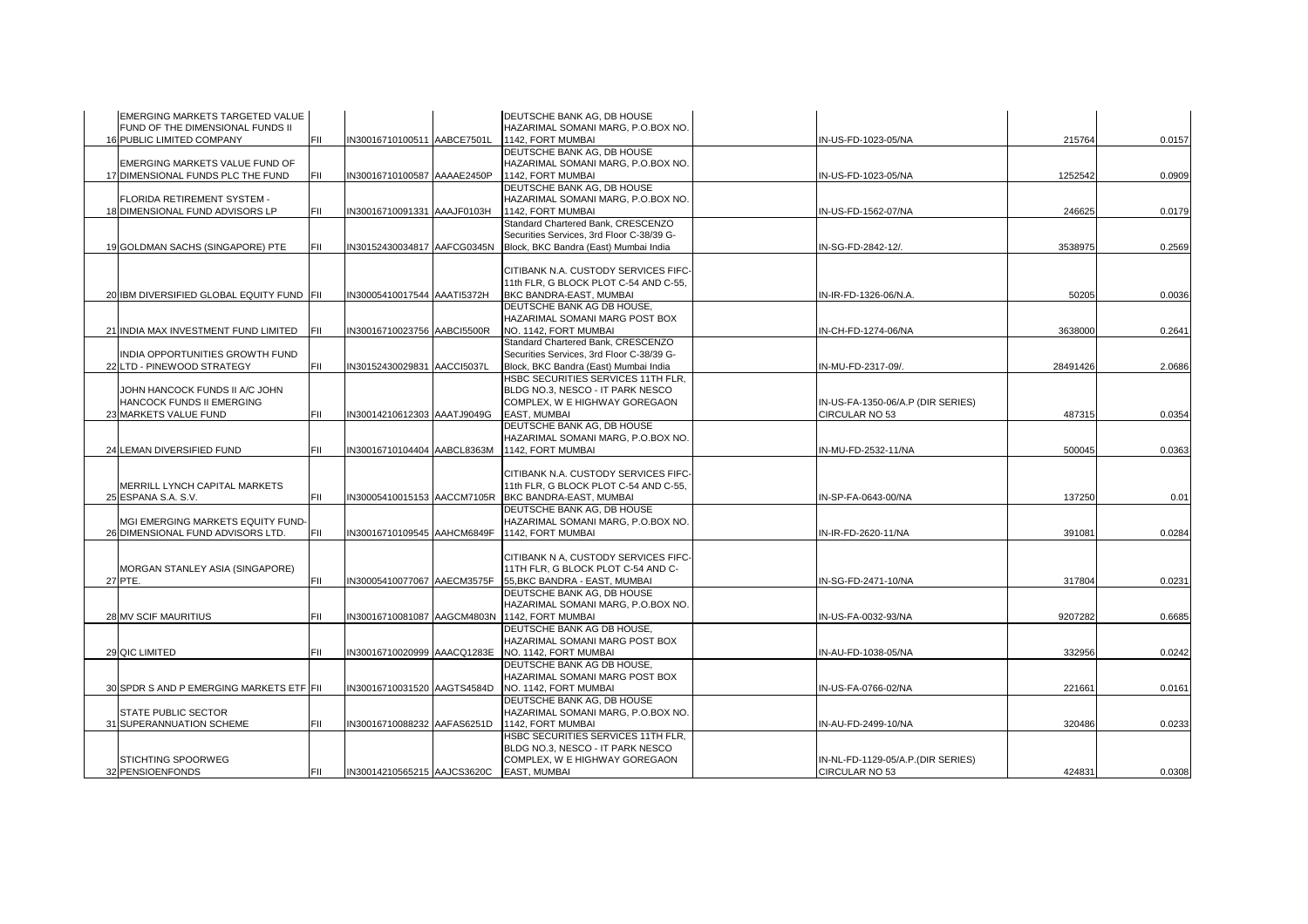| <b>ISWISS FINANCE CORPORATION</b><br>33 (MAURITIUS) LIMITED                                       | FIL   | IN30152430034884 AAFCS2799Q | Standard Chartered Bank, CRESCENZO<br>Securities Services, 3rd Floor C-38/39 G-<br>Block, BKC Bandra (East) Mumbai India | IN-MU-FD-1670-07/.                                         | 187739   | 0.0136 |
|---------------------------------------------------------------------------------------------------|-------|-----------------------------|--------------------------------------------------------------------------------------------------------------------------|------------------------------------------------------------|----------|--------|
| IT.A. WORLD EX U.S. CORE EQUITY<br><b>PORTFOLIO OF DFA INVESTMENT</b><br>34 DIMENSIONS GROUP INC. | lFII. | IN30005410025384 AACCT9049F | CITIBANK N.A. CUSTODY SERVICES FIFC-<br>11th FLR. G BLOCK PLOT C-54 AND C-55.<br>BKC BANDRA-EAST, MUMBAI                 | IN-US-FD-1023-05/NA                                        | 90000    | 0.0065 |
| ITHE EMERGING MARKETS CORE EQUITY I<br>35 FUND OF DIMENSIONAL FUNDS ICVC                          | lFII. | IN30005410040616 AACCD1506B | CITIBANK N.A. CUSTODY SERVICES FIFC-<br>11th FLR, G BLOCK PLOT C-54 AND C-55,<br><b>BKC BANDRA-EAST, MUMBAL</b>          | IN-US-FD-1023-05/N.A.                                      | 312393   | 0.0227 |
| THE EMERGING MARKETS SMALL CAP<br><b>ISERIES OF THE DFA INVESTMENT</b><br><b>36 TRUST COMPANY</b> | FIL   | IN30005410013268 AAATD7768G | CITIBANK N.A. CUSTODY SERVICES FIFC-<br>11th FLR, G BLOCK PLOT C-54 AND C-55,<br><b>BKC BANDRA-EAST, MUMBAL</b>          | IN-US-FD-1023-05/NA                                        | 6468731  | 0.4697 |
| ITHE INDIAMAN FUND (MAURITIUS)<br>37 LIMITED.                                                     | FIL   | IN30016710000211 AAACT4855D | DEUTSCHE BANK AG DB HOUSE.<br>HAZARIMAL SOMANI MARG POST BOX<br>NO. 1142, FORT MUMBAI                                    | IN-UK-FA-0529-<br>98/EC.CO.FII/763/11.01.02(430)/2001-2002 | 500000   | 0.0363 |
|                                                                                                   |       |                             | <b>TOTAL</b>                                                                                                             |                                                            | 84825563 | 6.1588 |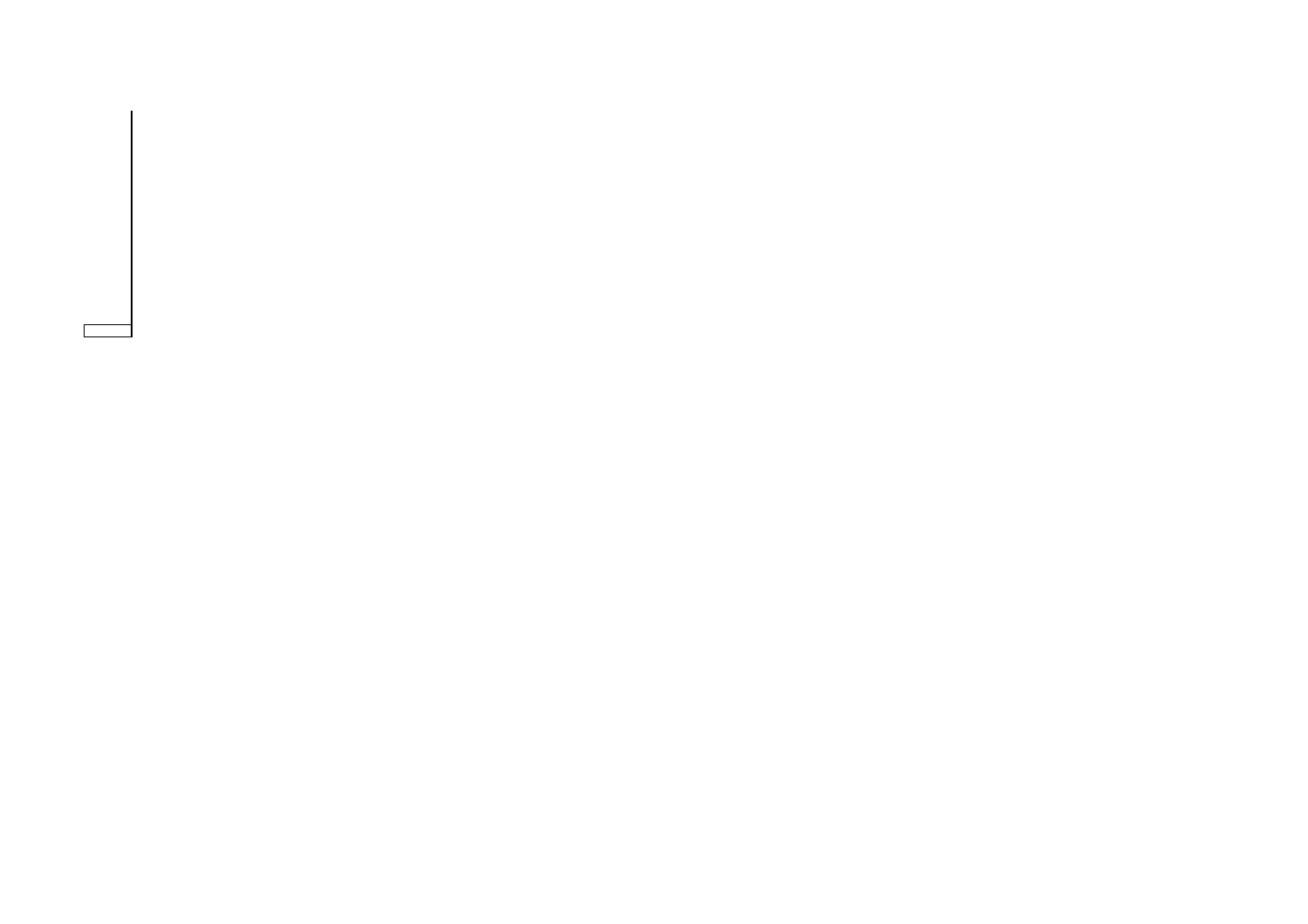# **Virendra Bhatt**

**Company Secretary** 

Office: 602, Tardeo Airconditioned Market, Tardeo Main Road, Tardeo. Mumbai-400 034. Tel.  $: 2351$  4867 / 2351 2412 Mobile: 98200 48670 e-mail : bhattvirendra1945@vahoo.co.in

### Form No. MGT-8

#### [Pursuant to section 92(2) of the Companies Act, 2013 and rule 11(2) of Companies (Management and **Administration**) Rules, 2014]

#### **CERTIFICATE BY A COMPANY SECRETARY IN PRACTICE**

I have examined the registers, records and books and papers of Alok Industries Limited (the Company) as required to be maintained under the Companies Act, 2013 (the Act) and the rules made thereunder for the financial year 1<sup>st</sup> October, 2013 to 31<sup>st</sup> March, 2015. In my opinion and to the best of my information and according to the examinations carried out by me and explanations furnished to me by the company, its officers and agents, I am in opinion that:

A. the Annual Return states the facts as at the close of the aforesaid financial year correctly and adequately.

B. during the aforesaid financial year the Company has complied with provisions of the Act & Rules made there under in respect of:

1. its status under the Act - The Company is a Listed Public Company;

2. maintenance of registers/records & making entries therein within the time prescribed as informed by the Company:

The Company has maintained the following Statutory Registers and the entries were made within the prescribed time:

- a) Register of Members & Share Transfer
- b) Register of Debenture Holders
- c) Register of Charges
- d) Register of Loans, Guarantee, Security and Acquisition made by the Company
- e) Register of Contracts with Related Party and Bodies etc. in which Directors are interested
- f] Register of Directors and Key Managerial Personnel and their Shareholding
- g) Register of Investment not held in the name of the Company

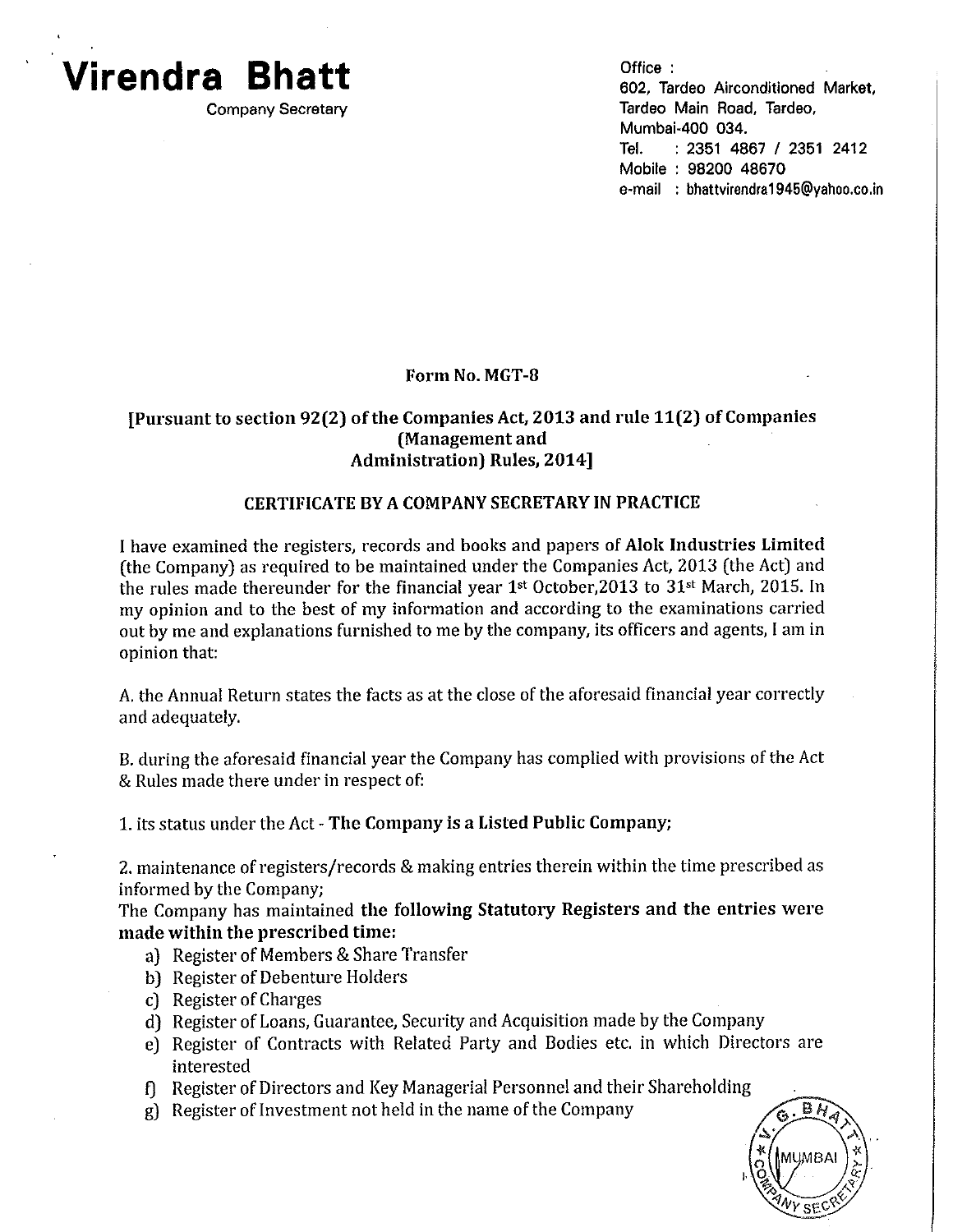3. filing of forms and returns as stated in the annual return, with the Registrar of Companies, Regional Director, Central Government, the Tribunal, Court or other authorities within/beyond the prescribed time -

-The Company has filed various forms with Registrar of Companies. Details of forms filed with additional fees are provided in annexure 1.

4. calling/convening/holding meetings of Board of Directors or its committees, if any, and the meetings of the members of the company on due dates as stated in the annual return in respect of which meetings, proper notices were given and the proceedings including the circular resolutions and resolutions passed by postal ballot, if any, have been properly recorded in the Minute Book/registers maintained for the purpose and the same have been signed-

-The maximum gap of the meetings of the Board of Directors & Committee Meetings does not exceeds 120 days.

-As informed the Company has complied with giving proper notice for the meeting as per the provisions of the act.

-As informed the Company has recorded minutes properly.

5. closure of Register of Members / Security holders, as the case may be-

-The Company closed the Register of Members during the financial year from 20th December, 2013 to 27<sup>th</sup> December, 2013 (both days inclusive).

6. advances/loans to its directors and/or persons or firms or companies referred in section 185 of the Act-

-As per the Audited accounts the auditors have not commented on Section 185 of the Act and we rely on the Auditors' Report.

7. contracts/arrangements with related parties as specified in section 188 of the Act--The Company has entered into Contracts/arrangements with related parties like sales, purchases etc. as per the Audited Annual Accounts of the Company. The Company has taken approval from Regional Director on 24/09/2013 under section 297 of the Companies Act, 1956 for Firms in which Relatives of Key Management Personnel are interested for the period of three years w.e.f 21/08/2013, hence shareholders approval is not taken as per the provisions of Companies Act, 2013.

8. issue or allotment or transfer or transmission or buy back of securities/ redemption of preference shares or debentures/ alteration or reduction of share capital/ conversion of shares/ securities and issue of security certificates in all instances-

-The Company has issued allotted 2,02,300 shares of Rs.10/- each on 13/11/2014 under ESOP and the Company has complied with filing the relevant forms as per the provisions of the act.

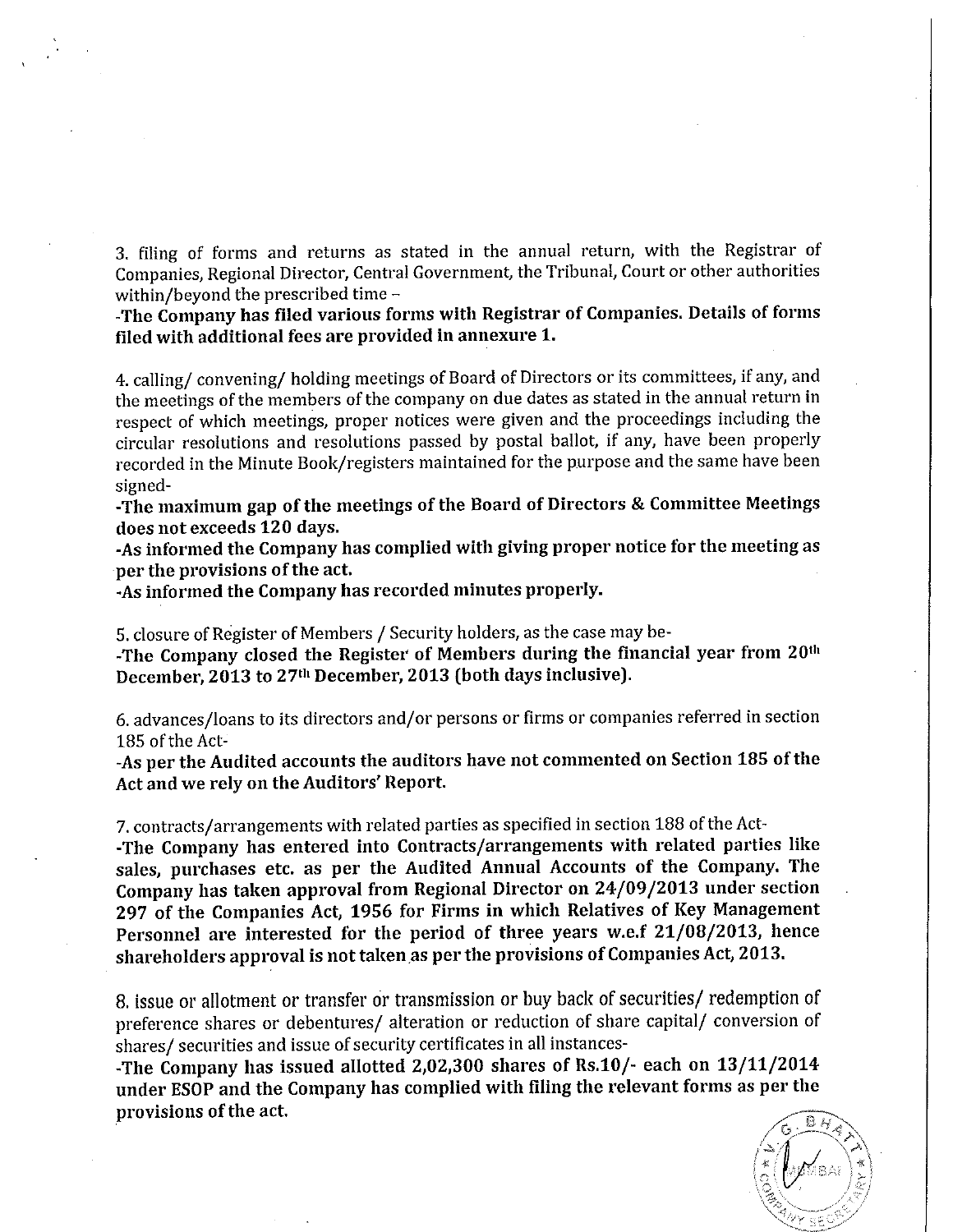9. keeping in abeyance the rights to dividend, rights shares and bonus shares pending registration of transfer of shares in compliance with the provisions of the Act-

-There was no transaction necessitating the Company to keep in abeyance the right to dividend, right shares, and bonus shares pending registration of Transfer of Shares.

10. declaration/ payment of dividend; transfer of unpaid/ unclaimed dividend/other amounts as applicable to the Investor Education and Protection Fund in accordance with section 125 of the Act-

-During the year under review the company has declared dividend of Rs. 0.30 per Equity share for F.V. of Rs. 10/- each.

-The Company has transferred to unclaimed dividend as applicable to IEPF in accordance with section 125 of Companies Act, 2013.

11. signing of audited financial statement as per the provisions of section 134 of the Act and report of directors is as per sub - sections (3), (4) and (5) thereof-

-The Company has complied with signing of audited financial statement as per the provisions of section 134 of the Act and report of directors is as per sub - sections  $(3)$ ,  $(4)$  and  $(5)$  thereof.

12. constitution/ appointment/ re-appointments/ retirement/ filling up casual vacancies/ disclosures of the Directors, Key Managerial Personnel and the remuneration paid to them--There is a change in Composition of Directors during the year under review.

-The Company has duly complied with giving disclosures of the Directors, Key Managerial Personnel and the remuneration paid to them in the Annual Return.

13. appointment/ reappointment/ filling up casual vacancies of auditors as per the provisions of section 139 of the Act-

-There is no such instance of the casual vacancies of the auditor and the Reappointment of auditor is made as per the Section 139 of the Act the Company has reappointed Deloitte Haskins & Sells LLP as the Statutory Auditors.

14. approvals required to be taken from the Central Government, Tribunal, Regional Director, Registrar, Court or such other authorities under the various provisions of the Act--The Company has taken approval from Registrar of Companies for Extension of Annual General Meeting for 3 months and Extension of Accounting period for 6 months and the approval was received on 30/01/2015 during the year under review.

15. acceptance/renewal/repayment of deposits-

 $\frac{1}{3}$ 

-The Company has not accepted any fixed deposits within the meaning of Section 73 of the Companies Act, 2013 during the year under review. All deposits accepted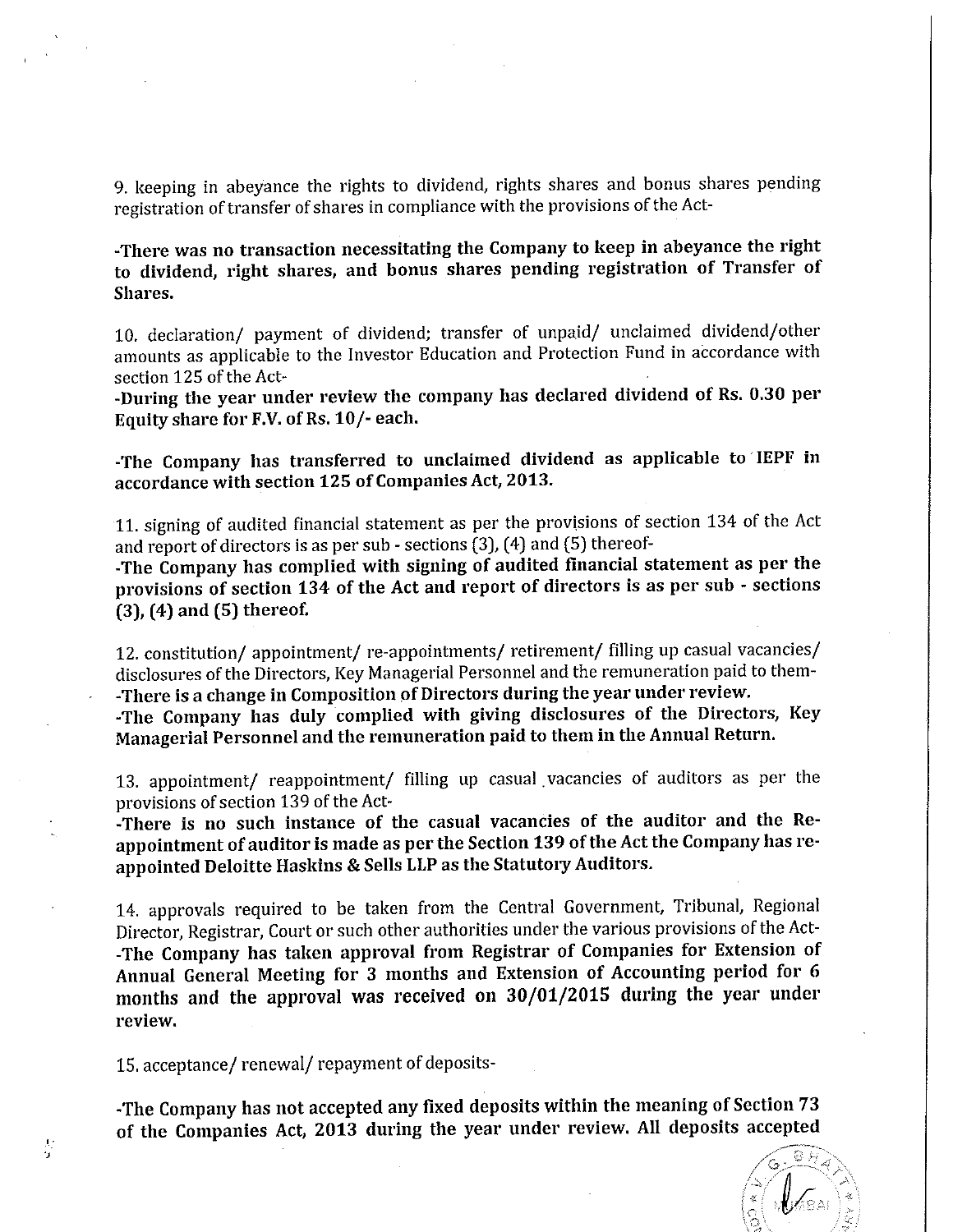during the previous period have been repaid together with interest accrued upto the date of maturity as per the Annual Report.

16. borrowings from its directors, members, public financial institutions, banks and others and creation/modification/satisfaction of charges in that respect, wherever applicable-

-As per the Audited Accounts the Company has made borrowings from Banks & Financial Institutions during the period under review and we rely on the auditors' report.

-The Company has created, modified charges during the year under review and filed forms within the prescribed time limit.

17. loans and investments or guarantees given or providing of securities to other bodies corporate or persons falling under the provisions of section 186 of the Act  $-$ 

-As per the Audited Accounts the Company has given loans and Guarantee as provided under section 186 of the Companies Act, 2013 and we rely on the auditors' report.

18. alteration of the provisions of the Memorandum and/ or Articles of Association of the Company

-During the year under review the Company has not altered the provisions of the Memorandum and/or Articles of Association of the Company.

Place: Mumbai Date: 05<sup>th</sup> January, 2015.

Virendra Bhatt C.P. No.: 124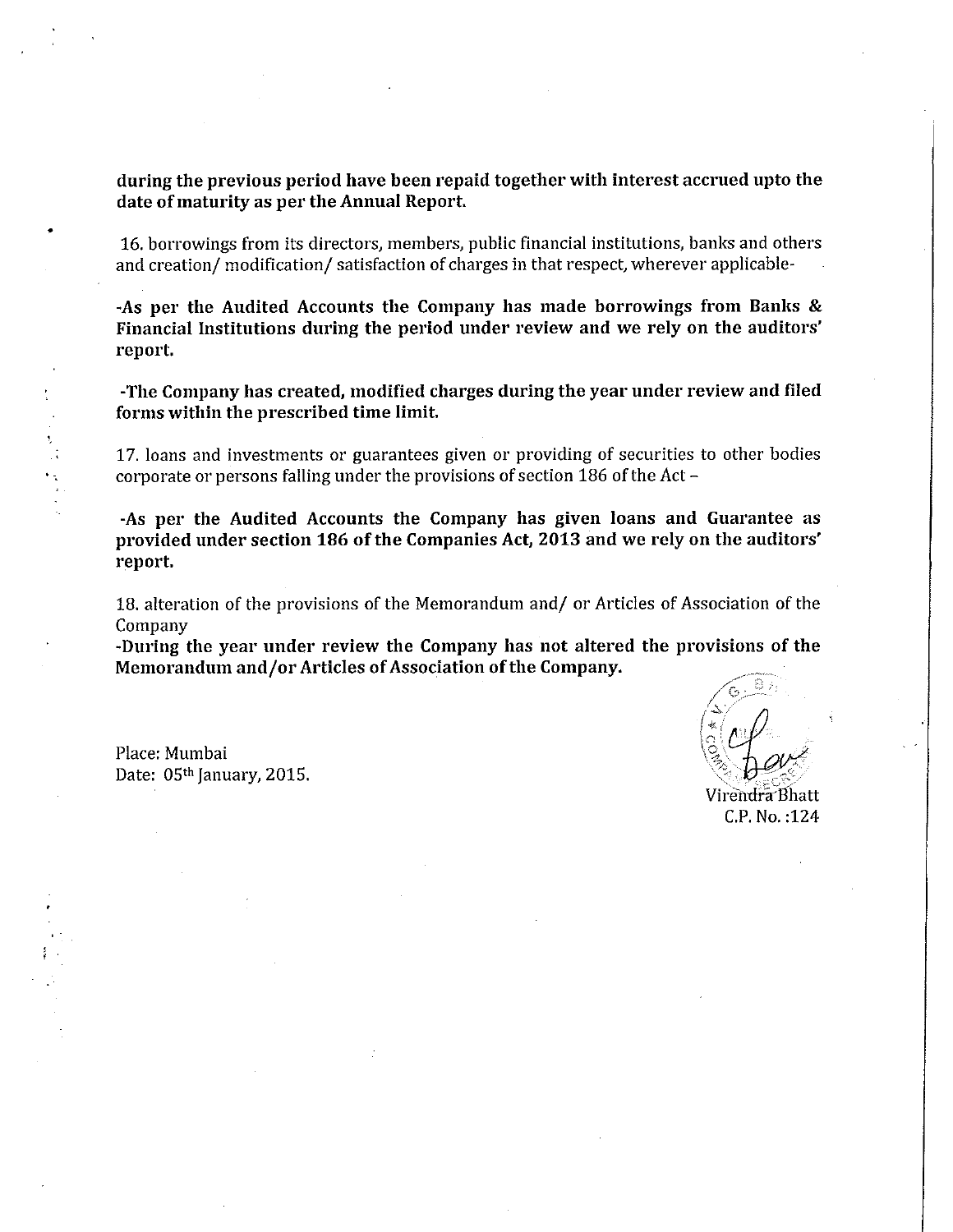## **ANNEXURE**

#### **ANNEXURE 1**  $\bullet$

## Forms filed with ROC with Additional Fees:

| SR <sub>NO</sub> . | <b>PARTICULARS</b>                                                                                       | <b>FORM NO</b>        | DATE OF FILING | <b>REMARKS</b>                                                                                                                          |
|--------------------|----------------------------------------------------------------------------------------------------------|-----------------------|----------------|-----------------------------------------------------------------------------------------------------------------------------------------|
| 1.                 | Annual Return for Financial<br>Year 2013-2014.                                                           | 20B                   | 26/02/2014     | Delay in Form<br>Filing. Form filed<br>with additional<br>fees Rs. 1,000/-                                                              |
| 2.                 | <b>Annual Accounts for Financial</b><br>Year 2013-2014.                                                  | 23ACXBRL<br>23ACAXBRL | 11/03/2014     | Delay in Form<br>Filing. Form filed<br>with additional<br>fees Rs. 2,000/-                                                              |
| 3.                 | <b>Appointment of Mr.Surinder</b><br>Kumar Bhoan as Additional<br>Non-Executive Independent<br>Director. | <b>DIR-12</b>         | 14/05/2015     | Circular<br><b>Resolution</b><br>passed on<br>30/03/2015.<br>Delay in Form<br>Filing. Form filed<br>with additional<br>fees Rs. 1,200/- |
| 4.                 | Nomination withdrawn of<br>Nominee Director Mr. Samuel<br>Joseph w.e.f 23/11/2013                        | DIR-12                | 23/01/2015     | Delay in Form<br>Filing. Form filed<br>with additional<br>fees Rs. 1,200/-                                                              |
| 5.                 | Allotment of 2,02,300 Equity<br>Shares of Rs. 10/- each as<br><b>ESOP Allotment.</b>                     | PAS-3                 | 17/01/2015     | Delay in Form<br>Filing. Form filed<br>with additional<br>fees Rs. 2,400/-                                                              |

 $\mathbb{L}$